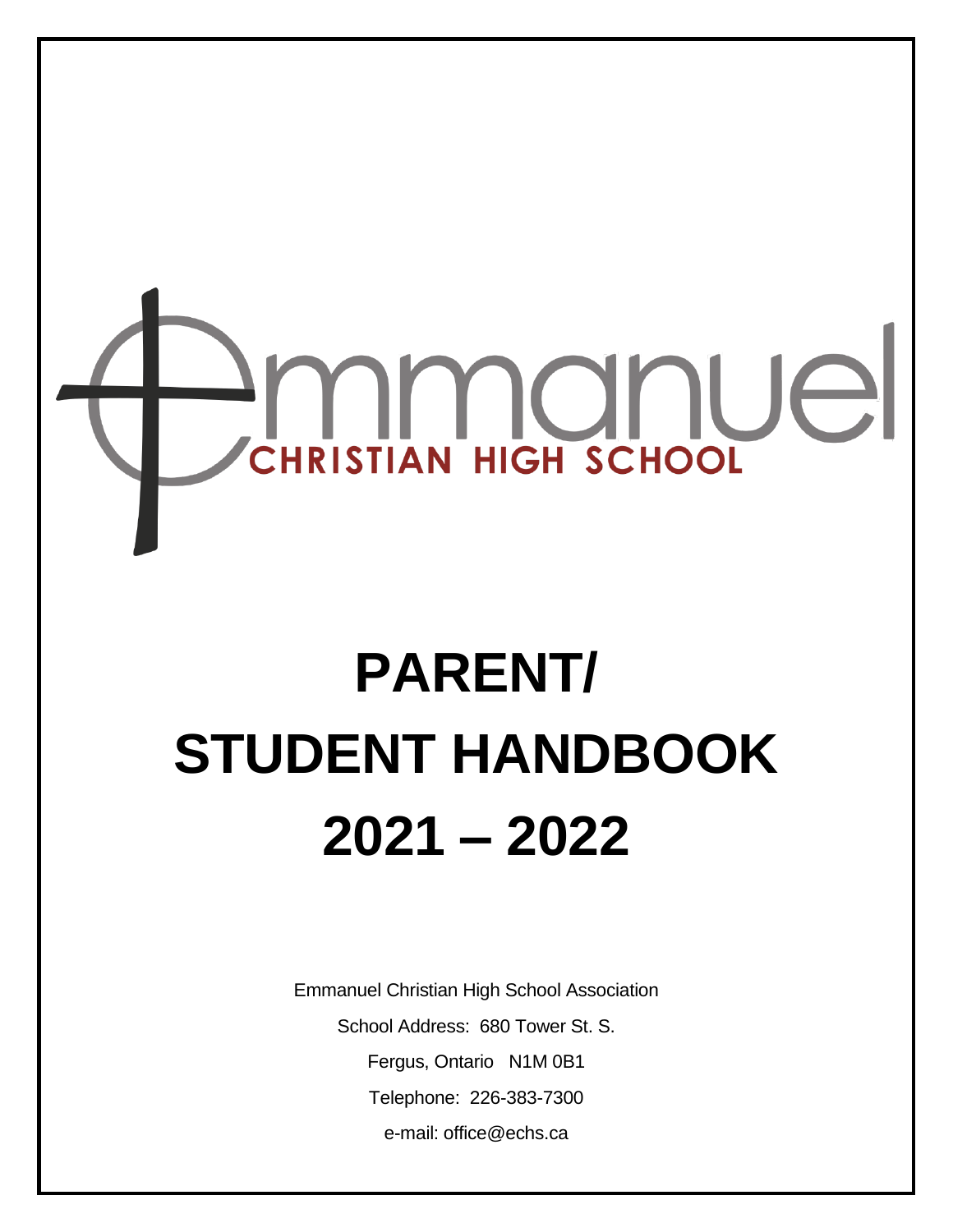

## **PARENT/STUDENT HANDBOOK**

 $2021 - 2022$ 

## Table of Contents

 $\mathbf{1}$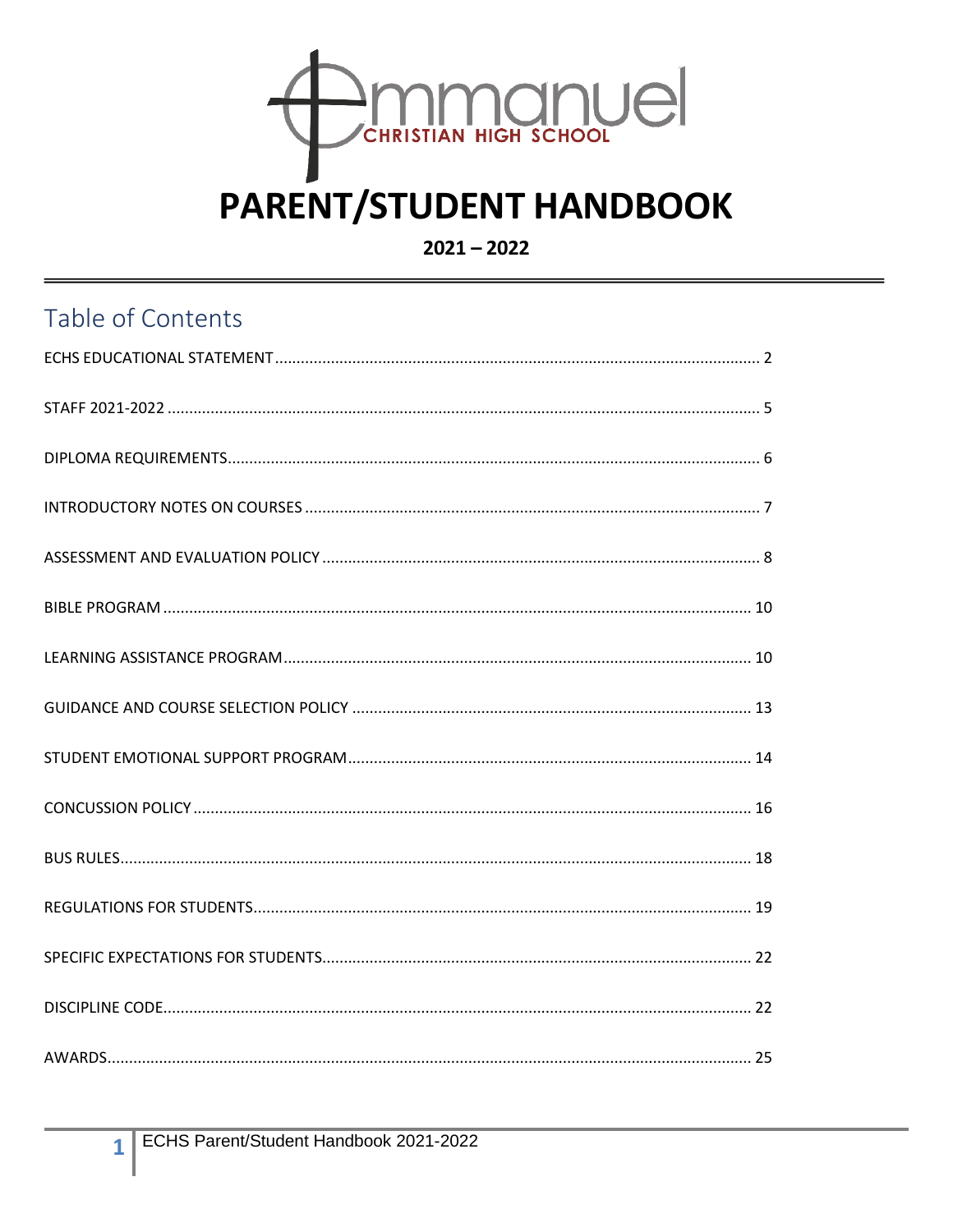## <span id="page-2-0"></span>ECHS EDUCATIONAL STATEMENT

#### **Our Statement of Purpose**

The Emmanuel Christian High School was built by parents and other school society members in the conviction that education, like all of life, must be biblically based and directed. The "founding fathers" of our school recognized that there must be unity in what students are taught at home, in church and in school. Furthermore, they were convinced that reformed education was a necessity and not an option because the LORD demands that parents instruct their sons/daughters in the fear of His Name. This conviction has not changed. The school assists parents in carrying out the task they promised to fulfill at the baptism of their children.

Although providing reformed education for the youth of the church is a matter for the entire church community, we call the Emmanuel Christian High School a parental school. By means of this term, we acknowledge as reformed community, that the education of our students is, first and foremost, the responsibility of parents. The LORD commands parents to raise their children in the fear of His Name. Parents may not abdicate this responsibility, but they may enlist the help of other church members. Parents who send their children to Emmanuel delegate the academic aspects of that task to teachers who, together with the parents, submit to the authority of the infallible Word of God as it is summarized in the *Three Forms of Unity*, the confessional standards of the Canadian Reformed Churches. In this sense, then, Emmanuel is a parental school.

The task of the school, although distinct from that of the home and the church, serves the same goal – to equip the children of the covenant for a life of obedient and thankful service in that covenant. The instruction given at home, at school, and in the church, must all contribute to that *training in godliness* which equips our students to fulfill their calling to be prophets, priests, and kings. The students must be able and prepared *to make a defense to anyone who calls* {them} *to give account for the hope that is in* {them}" (I Peter 3:15). The school shares in the task of telling the next generation about *the glorious deeds of the LORD*  so that they *should set their hope in God, and not forget the works of God, but keep His commandments (Psalm 78:4,7)*.

Within this covenant framework that must shape all instruction, the school specifically assumes responsibility for the academic knowledge and skills which students need to carry out their task and calling in their lives before the LORD. The task of the school to provide academic training for the youth of the covenant may rightly be called covenantal education because the education of our students takes place within this covenant framework. By means of this term we acknowledge that the purpose of our schools has everything to do with the promises and demands of the covenant which the LORD has made with "believers and their seed".

#### **Students**

Education is based on the view that students are traveling on their way to maturity. From a reformed point of view the following aspects are fundamental:

#### **1. God's Word and Confessions**

The basis of education and instruction is the infallible Word of God as the Canadian Reformed Churches confess in the Three Forms of Unity, namely, the Heidelberg Catechism, the Belgic Confession and the Canons of Dort.

#### **2. The Student is a Covenant Child**

**2**

We believe that God made a covenant with us and our children. Baptism is the sign and seal of that fact. God has put His sign on the foreheads of our children. We accept this covenantal relationship in faith, and raise and instruct our youth accordingly. In the classroom situation, the covenant relation determines our work. It means that the instruction will not be tainted with the aimlessness and hopelessness of this life, but with the joy and thanksgiving of those whose future is secure in the LORD. This also means that in addition to showing students the riches of God's promises, we also show them the demands of the covenant: obedience to God's commandments. From this obedience flow two lines: the praising of Him who made us, and the love towards the neighbour to serve Him in this life.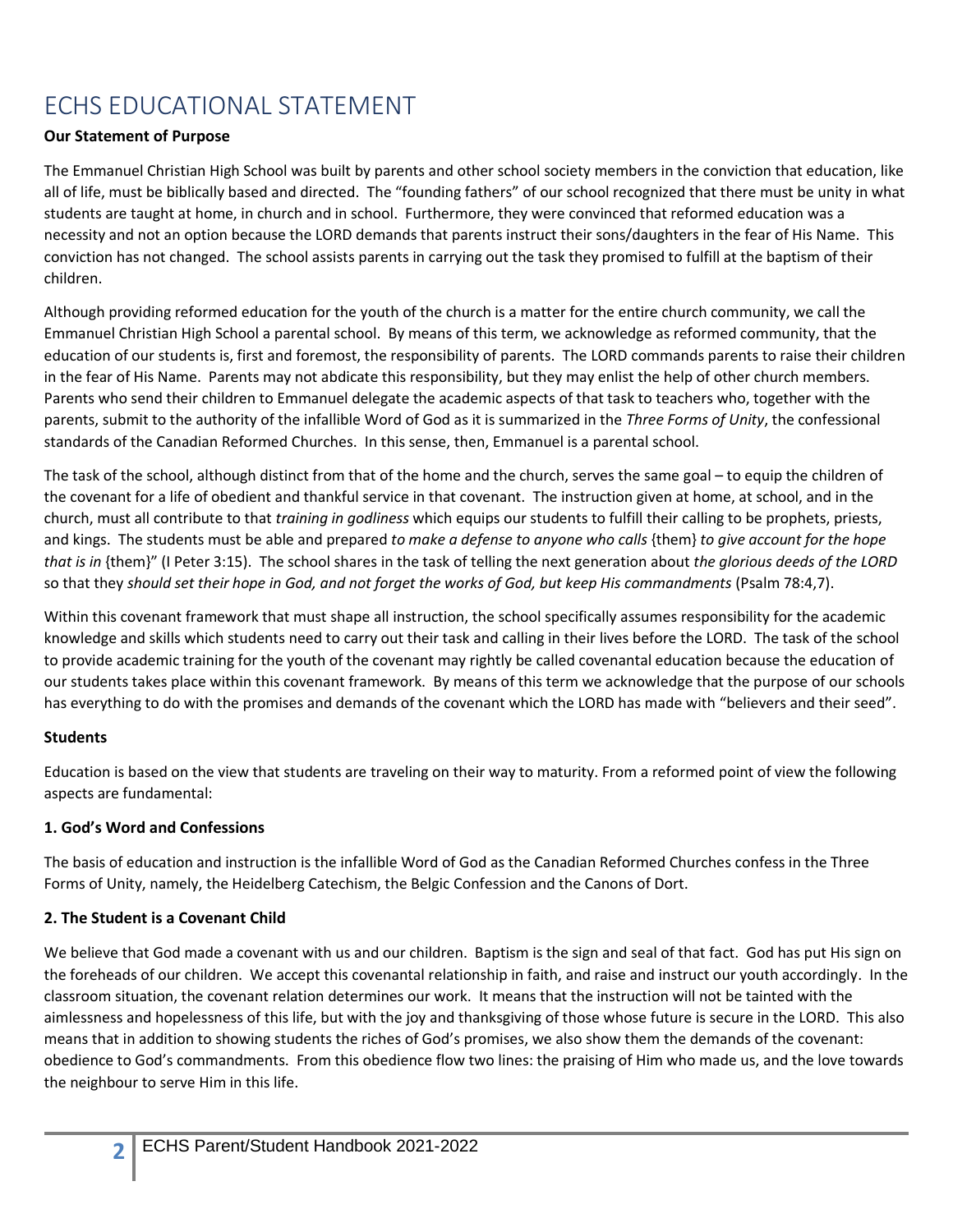#### **3. Cultural Mandate**

God created the world and the fullness thereof so that the whole creation would glorify His Holy Name. The crown and culmination of the creation was the making of mankind after the likeness of God. The two adults were given this mandate and task,

*"Be fruitful and multiply and fill the earth and subdue it and have dominion over the fish of the sea and over the birds of the air and over every living thing that moves upon the earth" (Genesis 1:28) and "The Lord God took the man and put him in the garden of Eden to till it and keep it" (Genesis 2:15).*

The relevance and importance of these texts are that they place us on suitable and sure footing and supply the correct perspective on and in which education is to be placed. There are two commandments given in these texts: 1) multiply and increase yourselves, and 2) work with this world; discover all its hidden treasures. In giving these instructions God demonstrates His desire to employ men and women to cultivate His creation. Since the fall into sin this task will be done with many stumbles, but nevertheless, God's people, His Church, are to fulfill this mandate.

Each student has received gifts and talents from God; however, not all have the same talents. There is a difference in gifts received. God asks each student to develop his or her unique set of gifts in the service of God and the neighbour. The school helps this development as much as it can.

#### **The General Aims of the Education at Emmanuel Christian High School:**

- a) To assist the parents in enabling and encouraging students to fulfill their cultural tasks in this world.
- b) To assist the parents in revealing and declaring to the students their triune God who wishes to be known by them so that they may rightly confess and serve Him in their given office.
- c) To assist the parents in the instruction of the students in these important areas of knowledge: Bible and confessions, arts, Canadian and world studies, language, mathematics, physical education and the sciences.
- d) To assist the parents in their task of bringing up students in the fear of the Lord.

#### **Teaching and Learning in School**

The teacher is the key in a reformed classroom. It is, therefore, of the utmost importance that we as teachers consider and reconsider all our actions: in providing a safe and comfortable classroom atmosphere, in the way we view our students, in the manner we treat them, in selecting course content, and in how we present the content of the course. As the general aims of education stated above focus on "assist the parents", the way we present the content of our subjects must follow the thoughts and views of most of the parents. Staff may have divergent views on some material that they teach, but divergent views should be kept personal. For the school to truly function as a parental school as expressed in this introduction to our handbook, staff members must build on what the parents teach in the home according to God's Word. (Proverbs 1:8,9).

#### **Focus of Learning and Teaching**

**3**

The aims of reformed education as adopted by our school suggest that the focus of our work as teachers is primarily on the students. We are called to educate our students in the fear of the Lord. Education is not in the first place a matter of transferring a certain body of knowledge or information from the teacher to the student; education is well described as an ongoing communication (perhaps even conversation) between teacher and students so that the young may learn from the older what it means to live and work as a child of God in the world that God has created so wonderfully and which has been so badly damaged by sin through man's fault. Therefore, the focus of all teaching and learning in Emmanuel is on persons first, and on subjects second.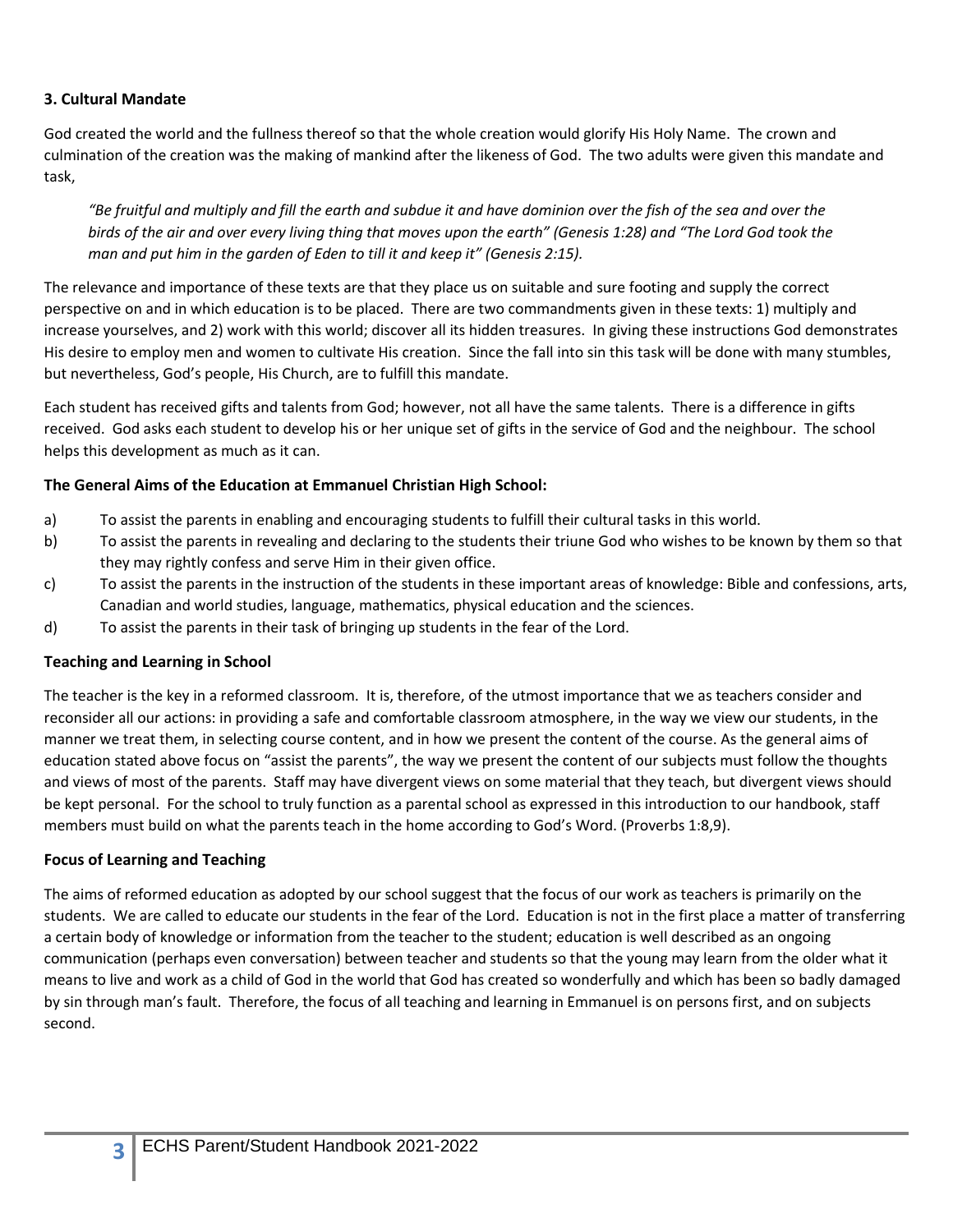#### **Teaching as Enabling and Facilitating**

Teachers must help students increase their competence and knowledge so that eventually they will be able to work and live as children of God independently. Teachers assist the development of the student into young adult, facilitating this process wherever they can, and enabling the students to become more and more independent so that they will grow into making responsible, God-pleasing decisions. Another way of thinking about this dimension would be to consider what the students will be able to do on their own because of our teaching.

#### **Integration**

Sound instruction creates units of learning which students can easily absorb and internalize. Therefore, education involves agedetermined grades, subjects, lessons, units, etc. It is equally necessary that a sound educational program does not fall apart into a series of unrelated events. All of education works together for the one goal: fear the Lord, as He requires of us in His Word. This scriptural fear of the Lord provides our work with a unified focus. Such unity of vision does not come about automatically as we teach the various subjects of the curriculum; in fact, it is essential that we work consciously to create a sense of integration so that students come to see their studies and their lives as harmoniously integrated in service to God and to their neighbours.

#### **Students with Individual Needs**

Not all students are endowed with the same gifts and talents. In fact, there are no two persons identical; therefore, every interaction between teacher and student will be in some sense unique. The nature of education and instruction is such that there is always a move from the general - applicable to all - to the specific - fit for the one. Within the classroom setting this will often create tension between the intended, prescribed curriculum and that which each individual student learns. This tension cannot, and should not, be removed, but teachers should understand each student is unique, learns in unique ways, and gains from the instruction in unique ways. Therefore, a third dimension of the instruction at Emmanuel is having close attention to the understandings, perceptions and abilities of the individual students.

#### **Assessment and Evaluation**

An important aspect of instruction is assessment and evaluation of the academic progress of the students. Since we want to pay close attention to the understandings, perceptions and abilities of each of our students, we must ask ourselves on a regular basis whether the program we offer is, indeed, fit for the students we teach. Consequently, the program we teach will vary somewhat from year to year just as our students will vary from year to year. At the same time, we will also assess the learning progress of each of our students to ascertain whether adequate progress is being made, and whether adjustments may have to be made to the program and/or its presentation to optimize the learning of each student.

#### **Reporting**

Especially in this aspect of instruction we will find ourselves struggling with the apparent tension between the prescribed, intended curriculum and what each student will gain from that curriculum. The report cards used by Emmanuel attempt to provide teachers with a clear tool to describe the progress of each student in relation to the prescribed curriculum (answering questions such as: Does the student understand the basic concepts of the subject? Is the student able to apply what he has learned in new situations?). Especially by means of personal comments the teachers can add further insight to encourage and direct the student in a personal manner. We have chosen not to adopt a standard set of comments, but every teacher is encouraged to consider carefully the unique progress of each of his/her students.

June 2010

**4**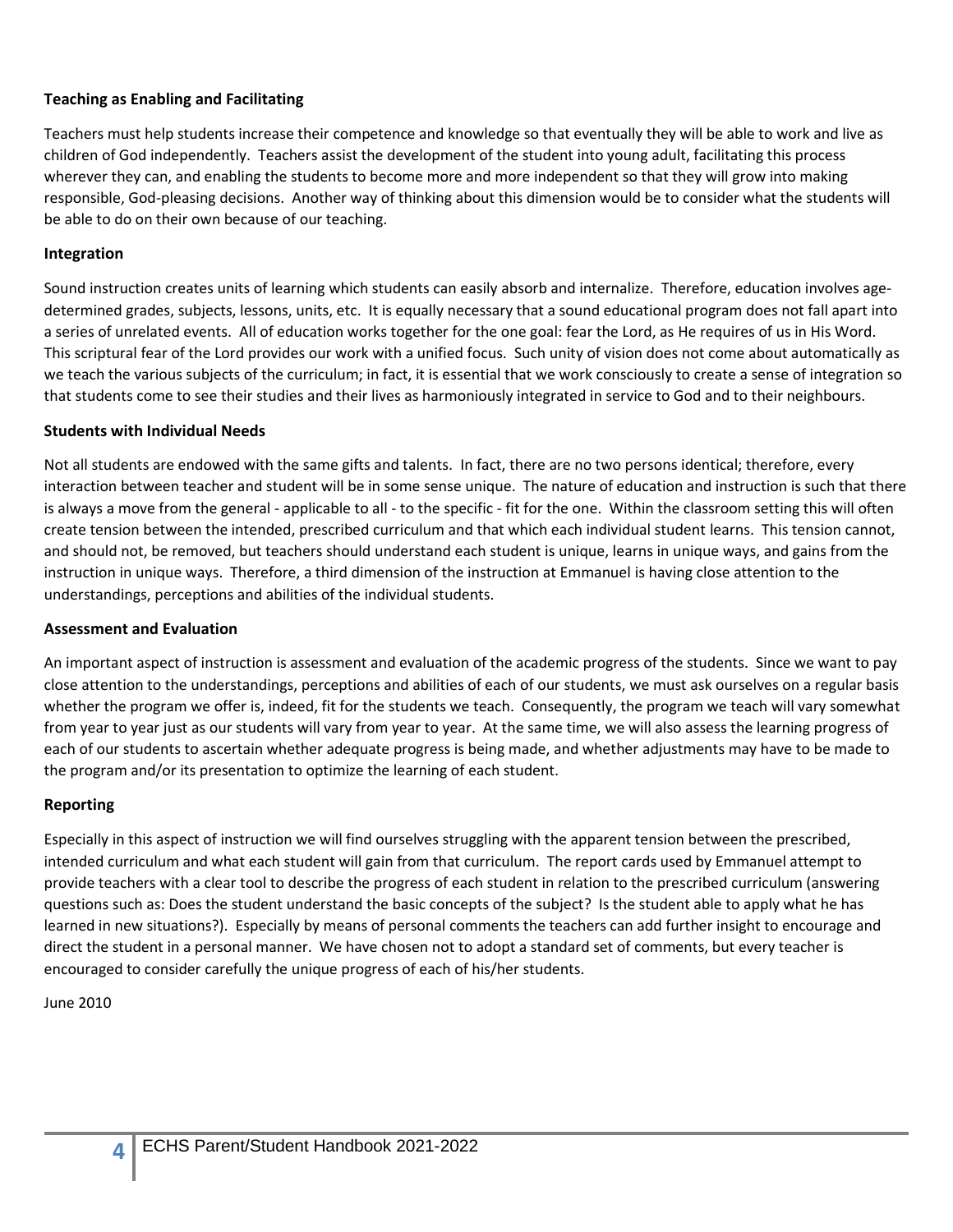

## <span id="page-5-0"></span>STAFF 2021-2022

| <b>Full-Time Teachers</b>              | <b>Subject Areas</b>                                               |
|----------------------------------------|--------------------------------------------------------------------|
| G. Alkema, B.Sc., B.Ed.                | Bible, Biology, Science, Math                                      |
| S. DeBoer, B.Sc., M.Ed., OCT           | Music, Principal                                                   |
| T. Gansekoele, B.Sc., B.Ed., OCT       | Bible, Math, Geography, French, Accounting                         |
| T. Hopman, B.Sc., Ph.D.                | Math (Functions, Calculus), Physics, Computer Engineering, IT      |
| C. Hutchinson, B.Eng.                  | Bible, Chemistry, Computers/ICT, Science, Biology, P.E.            |
| A. Kingma, B.A., B.Ed., OCT            | Bible, English, History, Vice-Principal                            |
| C. Mans, B.A.                          | Bible, History, P.E., English                                      |
| C.J. Vanderveen, B.A.                  | Bible, English, Physical Geography, Law, French                    |
| S. Vanleeuwen, B.A.                    | Art, Business (Entrepreneurship), Computers/ICT, Emotional Support |
| L. Vanveen, B.A., B.Ed., OCT           | Bible, Math (Data Management), Humanities                          |
| <b>Part-Time Teachers</b>              |                                                                    |
| A. Lodder, B.Sc., Dip. Ed.             | Science, PE, Food and Culture                                      |
| N. Mans, B.A.                          | Co-op, Guidance, P.E.                                              |
| C. Vanderveen, B.A., B.Ed., OCT        | Geography, Computers/ICT, Civic and Careers                        |
| H. VanWoudenberg, Dip. Teach.          | French                                                             |
| K. Vis, B.A.                           | Bible, English, P.E.                                               |
| <b>Learning Assistance Coordinator</b> |                                                                    |
| J. Jagt, Dip. Teach.                   | Learning Assistance, Emotional Support                             |
| <b>Office Administrator</b>            |                                                                    |
| T. VanDyk, Dip. Bus. Admin.            |                                                                    |
| Custodian                              |                                                                    |
| B. Knot, Dip. Woodworking              |                                                                    |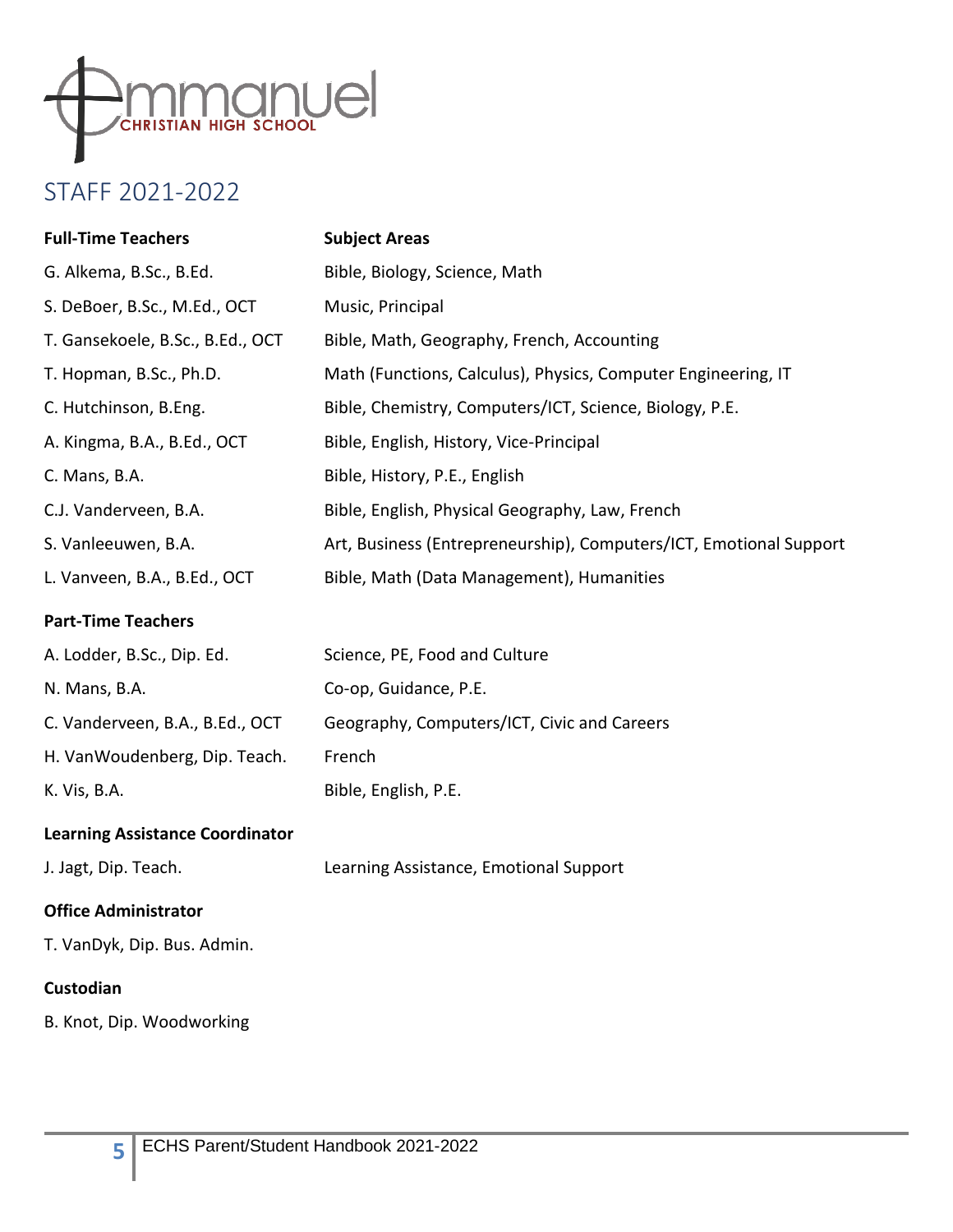## <span id="page-6-0"></span>DIPLOMA REQUIREMENTS

#### **MINISTRY OF EDUCATION REQUIREMENTS FOR THE GRANTING OF DIPLOMAS AND CERTIFICATES**

#### **1. The Requirements for the Ontario Secondary School Diploma (OSSD)**

Students must meet the following requirements to obtain the Ontario Secondary School Diploma:

#### *Compulsory Credits (total of 18)*

4 credits in English (1 credit per grade)

3 credits in Mathematics (at least 1 credit in Grade 11 or 12)

2 credits in Science

1 credit in Canadian History (Grade 10)

1 credit in Canadian Geography (Grade 9)

1 credit in the Arts

1 credit in Health and Physical Education

1 credit in French as a second language

0.5 credit in Career Studies and 0.5 credit in Civics

*and* 

1 additional credit in English, or French as a second language, or a Native Language, or First Nations, Métis, and Inuit Studies, or a classical or an international language, or social sciences and the humanities, or Canadian and world studies, or guidance and career education, or cooperative education

1 additional credit in health and physical education, or the arts, or business studies, or French as a second language, or cooperative education

1 additional credit in science (Grade 11 or 12), or technological education, or French as a second language, or computer studies, or cooperative education

*Note: of the compulsory "additional credits" described above, a maximum of 2 credits in French as a second language can count as compulsory credits, and a maximum of 2 credits in cooperative education can count as compulsory credits.*

#### *Optional Credits (total of 12)*

#### *Community Involvement Activities*

Students must complete a minimum of 40 hours of community involvement activities. These activities may be completed any time during their years in the secondary school programme including the summer prior to entering grade 9.

#### *The Ontario Secondary School Literacy Test (OSSLT)*

Students will normally take this compulsory literacy test, administered by EQAO, when they are in Grade 10. It is based on the Ontario curriculum expectations for language and communication—particularly reading and writing—up to and including Gr. 9.

#### **2. The Ontario Secondary School Certificate**

The Ontario Secondary School Certificate will be granted on request to students who leave school before earning the Ontario School Diploma, if they have earned a minimum of 14 credits distributed as follows:

#### *Compulsory Credits (total of 7)*

2 credits in English

1 credit in Canadian Geography or Canadian History

1 credit in Mathematics

**6**

1 credit in Science

1 credit in Health and Physical Education

1 credit in the Arts, Computer Studies, or Technological Education

#### *Optional Credits (total of any 7)*

#### **3. The Certificate of Accomplishment**

Students who leave school before fulfilling the requirements for the Ontario Secondary School Diploma or the Ontario Secondary School Certificate may be granted a Certificate of Accomplishment.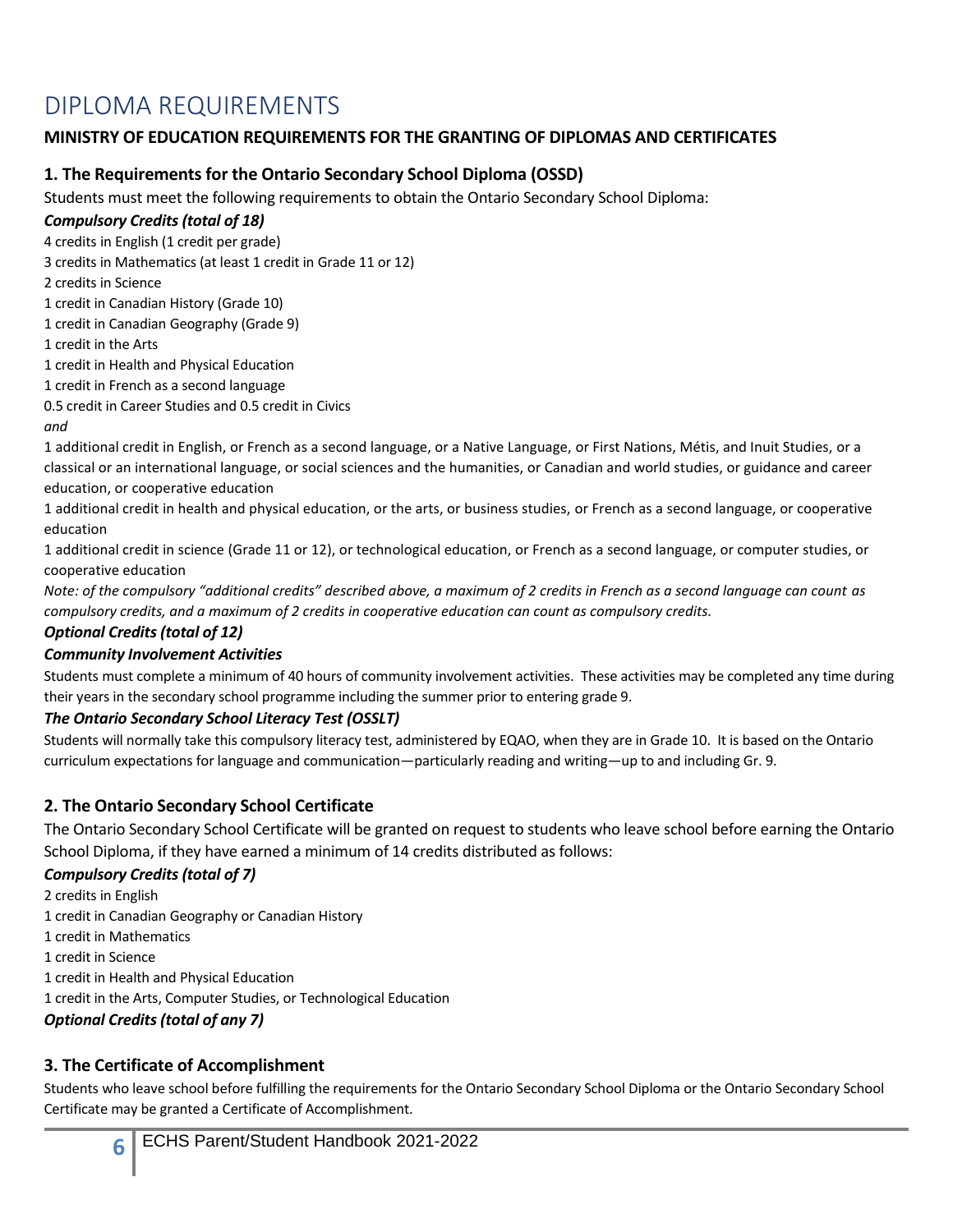## <span id="page-7-0"></span>INTRODUCTORY NOTES ON COURSES

#### **1. Curriculum Streaming**

In Grades 9 and 10, students will choose courses in Geography, English, French, Mathematics, and Science from two streams: Academic and Applied.

In Grades 11 and 12, students will choose from four destinationrelated types of courses: University Preparation, University/College Preparation, College Preparation, and Workplace Preparation.

**Academic** courses develop students' knowledge and skills by emphasizing theoretical, abstract applications of the essential concepts while incorporating practical applications as appropriate.

**Applied** courses develop students' knowledge and skills by emphasizing practical, concrete applications of the essential concepts while incorporating theoretical applications as appropriate.

**University Preparation** courses are designed to equip students with the knowledge and skills they need to meet the entrance requirements for university programmes.

**University/College Preparation** courses include content that is relevant to both university and college programmes.

**College Preparation** courses are designed to equip students with the knowledge and skills they need to meet the entrance requirements for college programmes.

**Workplace Preparation** courses are designed to equip students with the knowledge and skills they need for direct entry into the workplace or for admission to apprenticeship programmes offered in the community.

**Open** courses are appropriate for all students and are not linked to any post-secondary destination.

#### **2. Learning Assistance Program**

**7**

For students who need special help in meeting curriculum expectations, accommodations and/or modifications may be developed at the school's discretion. Educational assistance is available for students who need more assistance in their learning than the classroom teacher is able to provide.

#### **3. Considerations in Selecting Programmes**

In selecting their programme, students should be guided by such considerations as interest, aptitude, requirements of postsecondary institutions, and career choice. They should not take certain courses because they seem easiest. If they do, they may be left with an accumulation of credits that will not help them in qualifying for post-secondary education or in obtaining suitable employment.

Success in job application and admission to post-secondary institutions will often be determined by the courses students have taken, the level of difficulty they have maintained, and the marks they have received. In other words, a high school diploma is not in itself the key that opens the door to acceptable employment or further education. Colleges and universities as well as many potential employers demand not simply a diploma but require an actual transcript of courses, levels, programmes, and marks. Students should keep this in mind from the start of their high school career. Above all, students should recognize that everyone has been granted talents and given the responsibility to use them to the utmost of his or her ability in obedience to God's Word.

#### **4. Course Codes**

A course code consists of five characters. They are assigned by the Ministry of Education and are used in all Ontario secondary schools. A code indicates the following information:

| Characters $1 - 3$ : Subject area and course |                                                                                                                                                                            |                                             |                                                                           |  |
|----------------------------------------------|----------------------------------------------------------------------------------------------------------------------------------------------------------------------------|---------------------------------------------|---------------------------------------------------------------------------|--|
| Character 4:                                 | Grade:                                                                                                                                                                     | $1 = 9$<br>$2 = 10$<br>$3 = 11$<br>$4 = 12$ | Example:<br><b>AMU3O</b><br>$AMU = Music$<br>$3 =$ Grade 11<br>$O = Open$ |  |
| Character 5:                                 | Streams:<br>$D = Academic$<br>$P =$ Applied<br>$U =$ University Preparation<br>M = University/College Preparation<br>C= College Preparation<br>$E = Workplace$ Preparation |                                             |                                                                           |  |

 $O = Open$ 

#### **5. Credits**

A credit is granted in recognition of the successful completion of a course that has been scheduled for a minimum of 110 hours. (Unless otherwise indicated, all courses listed in this calendar are worth one credit each.)

#### **6. Final Marks**

In any course, assessments and evaluations conducted throughout a semester will account for 70% of the final mark; 30% will be based on an examination and/or final culminating activity.

#### **7. Cancellation of Courses**

Minimum enrolment needed to offer a course at Emmanuel is 6 students. If fewer than 6 students enrol, the principal may choose to offer the course anyway, with the concurring advice of the viceprincipal and Education Committee.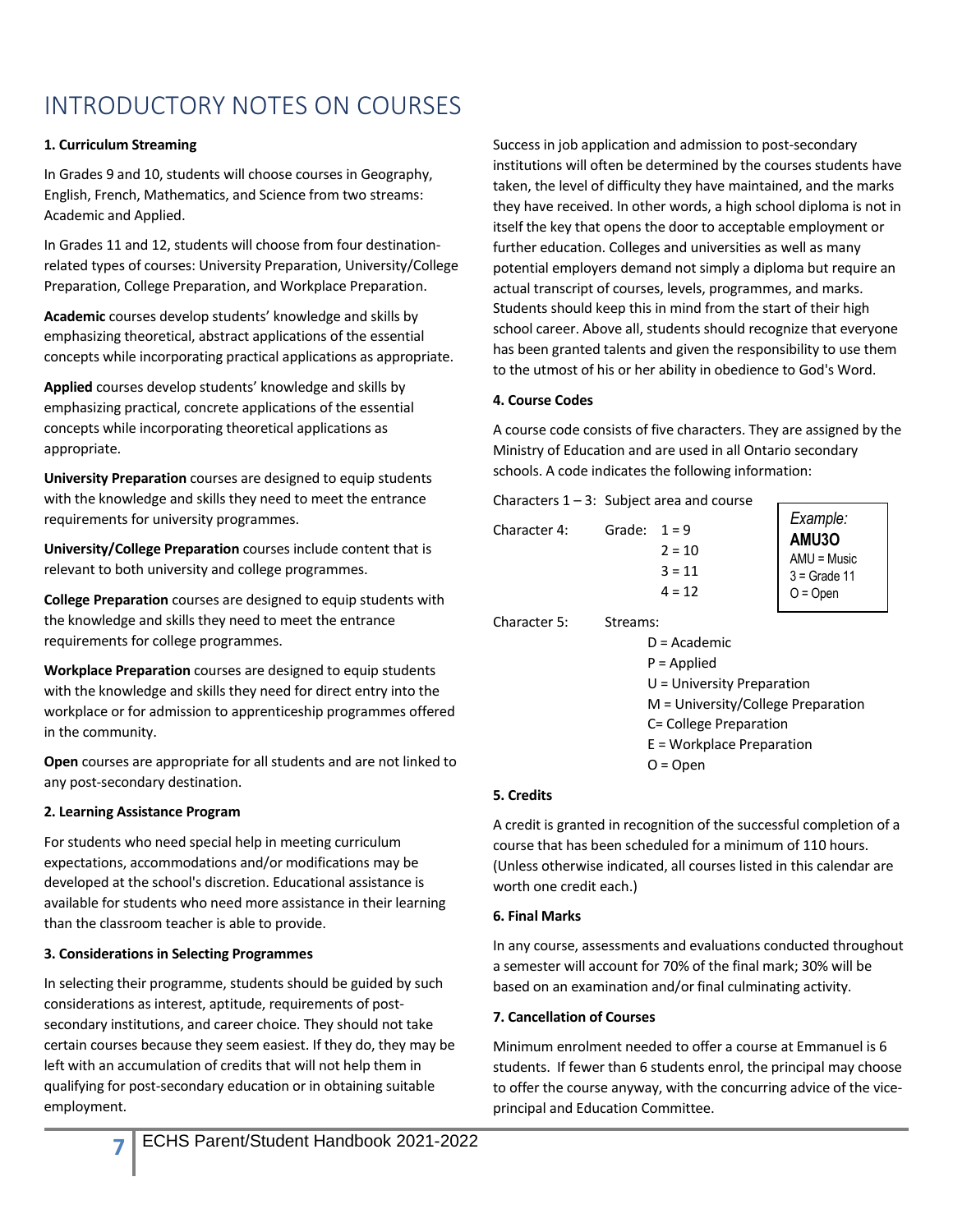## <span id="page-8-0"></span>ASSESSMENT AND EVALUATION POLICY

#### **1. INTRODUCTION**

The primary purpose of assessment and evaluation is to improve student learning. The following seven fundamental principles lay the foundation for our practice in assessment and learning. To ensure that assessment, evaluation and reporting are valid and reliable, and that they lead to the improvement of learning for all students, teachers use practices and procedures that:

- Are fair, transparent and equitable for all students;
- Support all students, including those with special education needs;
- Are carefully planned to relate to the curriculum expectations and learning goals and, as much as possible, to the interests, learning styles and preferences, needs and experiences of all students;
- Are communicated clearly to students and parents at the beginning of the school year or course and at other appropriate points throughout the school year or course;
- Are ongoing, varied in nature, and administered over a period of time to provide multiple opportunities for students to demonstrate the full range of their learning;
- Provide ongoing descriptive feedback that is clear, specific, meaningful, and timely to support improved learning and achievement.
- Develop students' self-assessment skills to enable them to assess their own learning, set specific goals, and plan next steps for their learning.

#### **2. PURPOSE**

**8**

At the high school level, we also are concerned specifically with developing academic discipline, varied feedback, and valid data with which to report student performance. Education is a dynamic interaction with students. Evaluation also is a process that constantly requires the teacher's planning and implementation.

#### **3. GENERAL GUIDELINES**

- a. Assessment is to be regular and reflect content, objectives, and skills developed in class.
- b. Using a variety of techniques ensures increased validity of assessment and evaluation and accommodates student learning difficulties. Do not compromise educational standards to provide convenient outcomes.
- c. A variety of methods is to be used to improve the validity of the evaluation, including triangulation of observations, conversations, and student products.
- d. Although there are individual differences, our evaluations are mostly a reflection of student performance and not potential.
- e. The stress on knowledge, attitudes and skills is to be appropriate to the grade level. Appropriate balance is to be made in assessing recall, analysis, synthesis, and application.
- f. We act as models to our students through our evaluation. Neatness, clarity, advance warning, good organization, and quick return of tests and projects go far to challenge students to greater efforts.
- g. The reviewing of tests and projects is viewed as part of the learning process and an extra review of the material covered by the evaluation.
- h. Evaluation also guides further subject planning and assistance for individual students.
- i. Be consistent in the use of questions and direction terms such as list, describe, explain, etc.
- j. Do not give a mark on a purely subjective factor such as effort. There is room on report cards to make comments on that aspect of the student's performance.
- k. Validity of evaluation can be checked through consultation with other teachers.
- l. Written comments and corrections on tests and projects promote student learning, even though they take more teacher effort and do not provide quantitative data.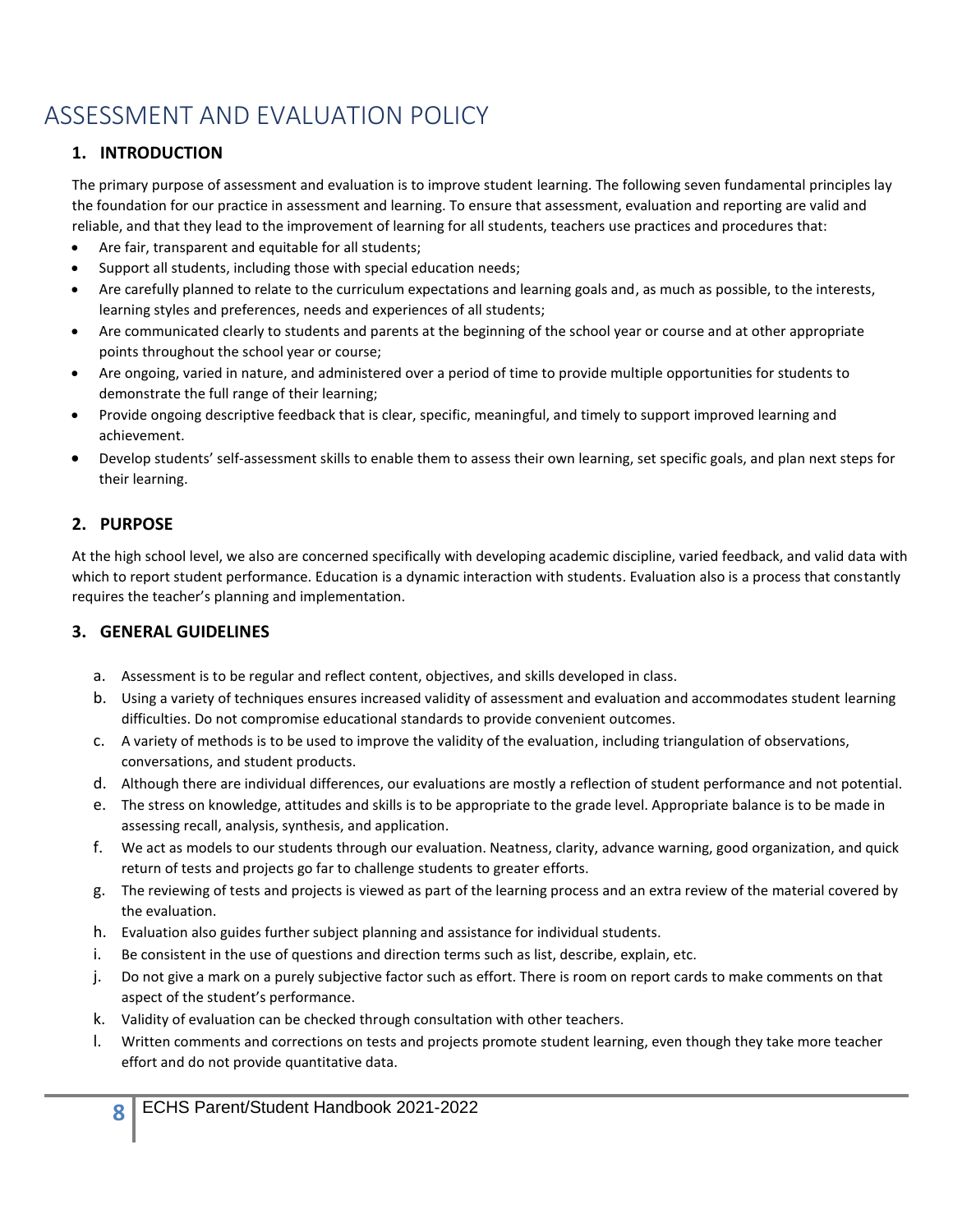- m. We test more than what is learned intuitively. Therefore, guidance should be given to students in planning the review of material learned over a long period of time.
- n. The timing of tests or evaluation tasks should provide advance notice for students and fall appropriately at the end of a unit.
- o. The guidelines produced by the Ministry of Education contain extensive sections on student assessment and evaluation, in particular *Growing Success (2010)*. Study these guidelines carefully when establishing goals for student assessment and evaluation.
- p. Applied, workplace and modified-level students should receive frequent and brief evaluation, covering limited material.

#### **4. TESTS, EXAMINATIONS, REPORTING**

- a. The following considerations will be used to determine the students' final semester mark in the academic courses:
- 70% of the grade will be based on assessments and evaluations conducted throughout the course (term mark)
- 30% of the grade will be based on a final evaluation in the form of an examination or final culminating activity towards the end of the course, or a combination of the two.
- b. To help students gain the fullest possible benefit from this set-up, teachers should ensure that:
	- Students are assisted in synthesizing the semester's work by clear statement of objectives;
	- Students are supplied with review sheets and similar aids, especially before the final examinations;
	- Course outlines are coordinated with evaluation procedures;
- Courses are continually checked for unity and coherence, and educational objectives established.
- c. Teachers should prepare rubrics for specific evaluation tasks that follow the guidelines in the Ministry of Education documents. These rubrics are most suitable for complex tasks such as assignments, oral presentations and group work.
- d. Preparation of Final Examinations
	- A week prior to the exam being written, teachers are to submit an initial copy of their exam to the principal. Upon return, make changes if required and run off the exam and store copies in the principal's office. On the day of the exam, the supervising teachers will pick up the exam by 8:20 at the latest in order to set up the gym for the exam. Teachers with exam supervision duties must be in the gym 15 minutes before the start of the exams.
	- Length of exams for all courses is 2 hours. Exam marks will not be divulged to students except on report cards. Final exams are kept in the office for a year. If parents wish to appeal an exam mark, they should be accommodated. An appointment will be made by the principal so that the parents can view the exam in the presence of the principal. If they make the request, they should also be informed about the manner in which the final mark is arrived at. Exam marks will appear on the February and June report cards.

#### **5. GRADES**

A mark of 50 is considered a pass. Numerical grades are used on all report cards. Ministry of Education requirements stipulate the following categories:

| <b>Percentage Grade</b> | <b>Letter Grade</b> | <b>Description of Ranges</b>                                             |
|-------------------------|---------------------|--------------------------------------------------------------------------|
| Range                   | <b>Equivalent</b>   |                                                                          |
| $80 - 100%$             | A                   | Level 4: A very high to outstanding level of achievement. Achievement is |
|                         |                     | above the provincial standard.                                           |
| $70 - 79%$              | B                   | Level 3: A high level of achievement.                                    |
|                         |                     | Achievement is at the provincial standard.                               |
| $60 - 69%$              | C                   | Level 2: A moderate level of achievement.                                |
|                         |                     | Achievement is below but approaching the provincial standard.            |
| 50-59%                  | D                   | Level 1: A passable level of achievement.                                |
|                         |                     | Achievement is below the provincial standard.                            |
| Below 50%               | F                   | Insufficient achievement; no credit granted.                             |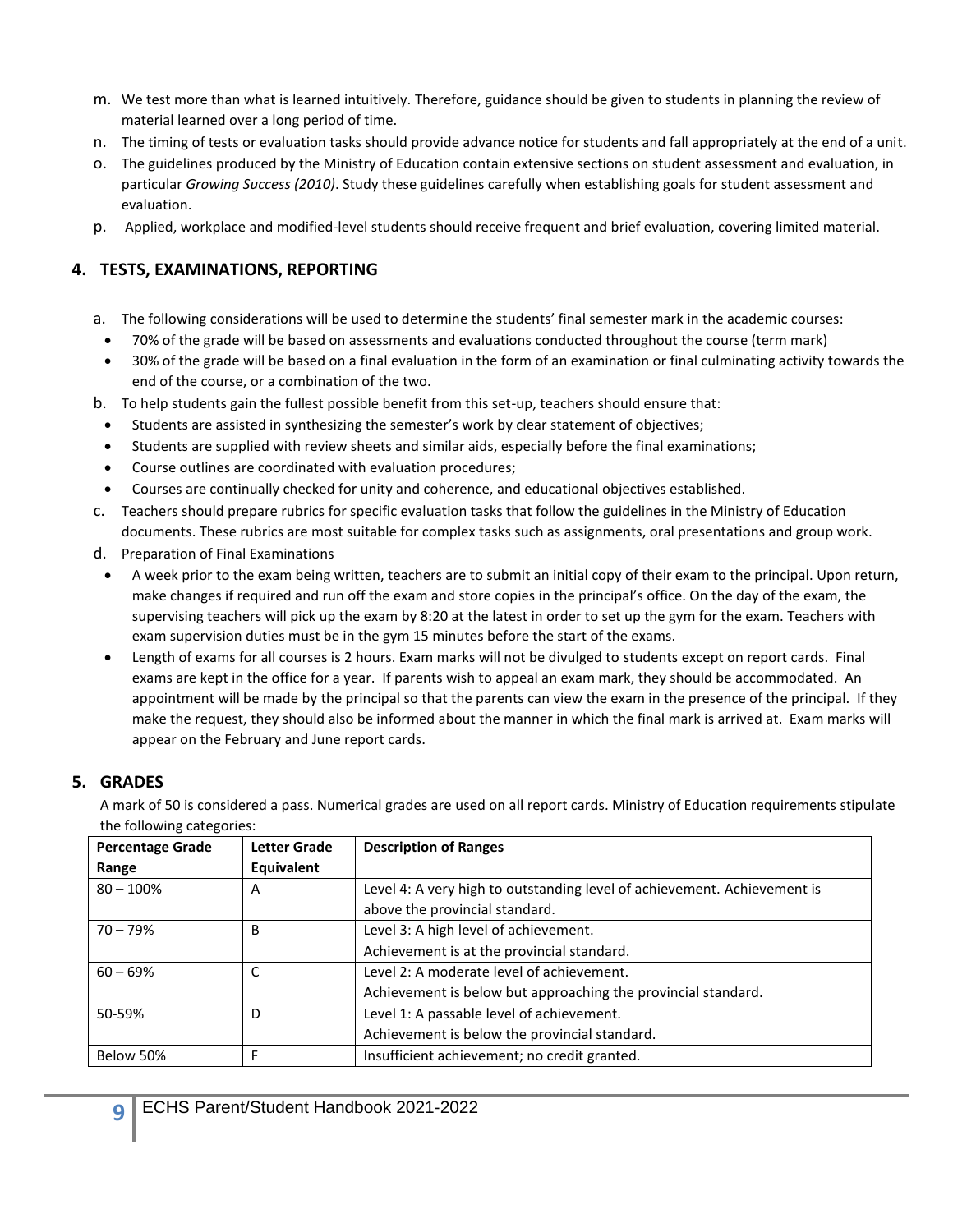#### **6. HOMEWORK AND COURSEWORK**

- a. After missing more than 12 classes of a course, a phone call will be made to the home. If more than 15 classes are missed, the student may forfeit the credit in that course.
- b. As we are called to be diligent in our work and work habits (i.e. Proverbs), students will be penalized for late submission of student work. Teachers may deduct a percentage of the mark per day and/or give student office detention. The manner in which this may occur will differ from course to course. Every teacher must stipulate in handouts, as well as in each course outline how they will deal with late submissions.
- c. It is up to the discretion of the teacher to grant extensions on deadlines. Special arrangements may be made for extenuating circumstances such as legitimate absences, personal emergencies and mitigating circumstances. Students should not assume that special arrangements will automatically be made; therefore, they must discuss their unique situation with the teacher involved before the due date.
- d. The last week of semester is a 'dead' week, which means that no new assignments (this does not include homework) will be given. The only permissible new assignment would be the final summative assignment in a course, which may be worth up to 30% of the course mark, or a final unit test.
- e. A student in Grade 9-10 may receive an 'incomplete' on his or her report card to indicate that credit recovery is necessary. There are three ways in which a student can receive an 'incomplete' in his report card:
	- i. By not completing an assignment that was included in a pre-defined list for a course. Each course outline must list any major assignment that must be completed by a student before he can receive his final grade.
	- ii. By being an exceptional case. There may be cases such as prolonged illness, personal trauma, or a circumstance beyond the school's control. In these cases the teacher may decide to give the student an 'incomplete'. The teacher may only do this with the approval of the Principal. Other options should also be discussed.
	- iii. Upon the recommendation of a teacher. If a student fails to complete a major part of the course the teacher may request that this student receive an 'incomplete'. The 'incomplete' will be subject to the approval of the Principal. If a student receives an 'incomplete' he or she has until the marks, for the staff, are due in the office. They must take the initiative to contact the subject teacher. If the work is not made up in the allotted time, the incomplete will result in the loss of the credit for that course.
- f. Homework is something that flows out of a particular day's lesson, and is to be completed for next day's class; it is not an assignment for which a longer period of time is usually given. Homework should be an expected element of classes at ECHS. It is expected that students participate fully and actively in their education by completing their homework assignments. Should a student not understand the homework, he/she is expected to request help from the teacher before the homework is due. If a student uses his/her time wisely in class, the total time spent on homework and assignments outside of class, not including studying for tests, should, on average, follow these guidelines:

Grade 9/10 – 90 minutes per day Grade 11/12 – 120 minutes per day

Teachers routinely check homework. Teachers will inform parents when homework is consistently not complete or when a major assignment is not handed in.

## <span id="page-10-0"></span>BIBLE PROGRAM

In addition to the Ministry of Education requirements, Emmanuel also requires that all students take Bible courses. Our courses in Bible are not accredited, but these courses are an integral part of the students' total education in our reformed Christian school. With respect to teaching techniques, assessment and evaluation and a standard curriculum, the Bible program is like the other subjects. To graduate with an ECHS diploma each student's average of all their Bible courses must be a minimum of 60% and not more than 10% lower than the average of all their other courses.

## <span id="page-10-1"></span>LEARNING ASSISTANCE PROGRAM

ECHS recognizes that God has apportioned gifts and talents differently among all people, and thus, students learn in different ways. Most students can learn in the regular classroom situation with any programming support. Some students may need occasional assistance, individualization, or encouragement; some may need long-term, daily support; others may need additional academic challenges. While ECHS does not offer many work-place level courses, it recognizes the need for a learning assistance program to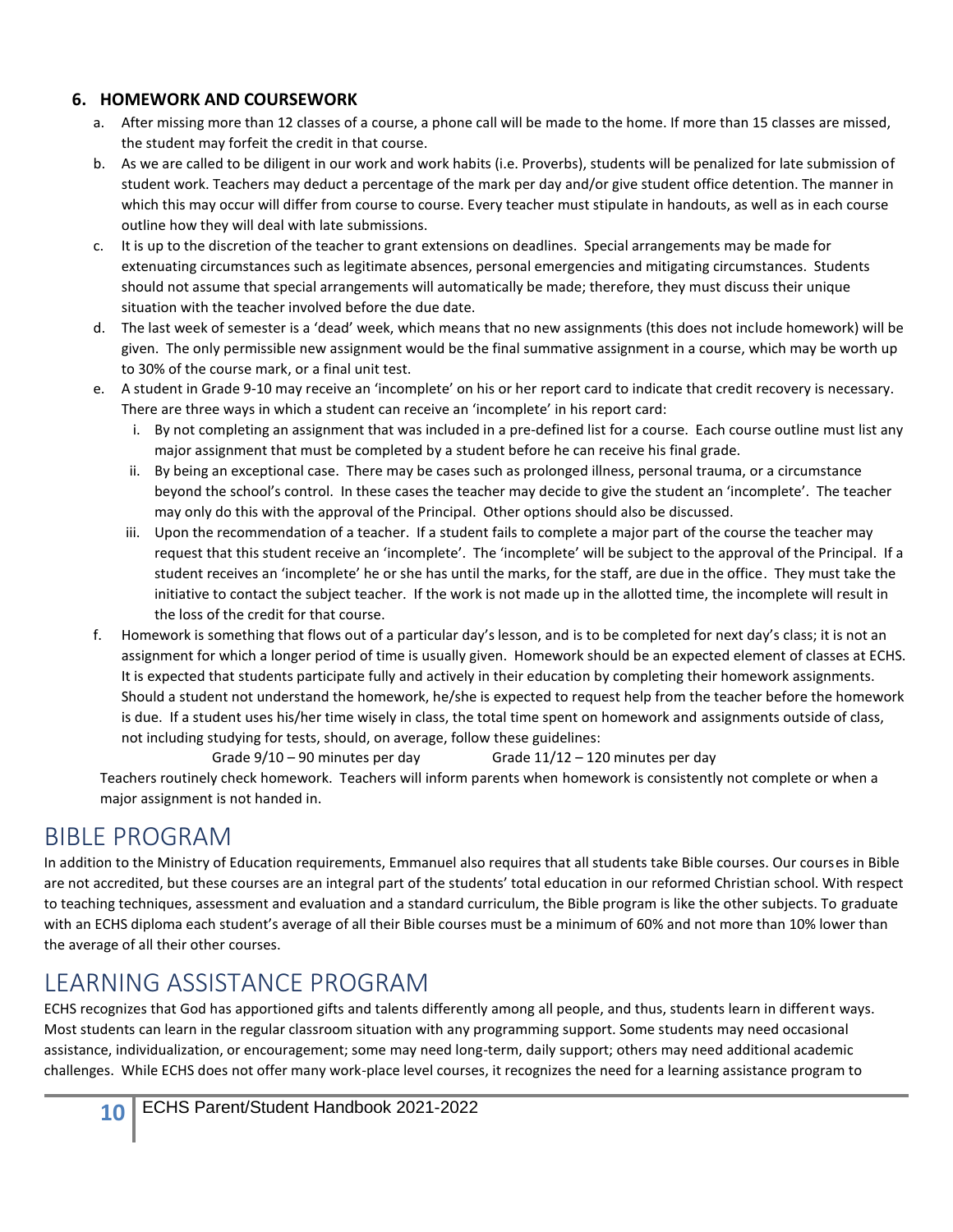facilitate optimum learning for all students. While this program provides direct assistance to students, it provides resource support to teachers and parents. The end goal of the program is to help all student who use it to become positive, confident, independent learners.

#### **Policy**

Learning assistance will be provided in core subjects for every student in high school who has a diagnosed learning exceptionality. The learning assistance coordinator will work with these students in their classroom or will assist them in the learning commons. Priority will be given to Grade 9 and 10 students and/or to students with higher needs.

Learning assistance is a team effort. Teachers and para-professionals work together to benefit the student's learning. Within the team, members have specific roles. The subject teacher is ultimately in charge of the students and is responsible for initiating parental contact, for providing the course content, and for evaluation. The learning assistance teacher will assist in the delivery of the course content, will coordinate the work of EAs and of professional services, and will run the learning commons. The vice-principal coordinates the work of the learning assistance program, including the contact with parents and with the feeder schools. Parents of children with special needs are encouraged to work together with the school in developing a realistic plan outlining what can be achieved during a student's enrolment at our school.

#### **Student Profiles and IEPs**

At ECHS, all students will have a Student Profile. This document outlines the student's learning strengths and needs, program goals and classroom accommodations (including EA support if needed). Students who have been formally identified and all students requiring accommodations to write the literacy test will need an Individual Education Plan (IEP). This plan outlines the specific learning goals and accommodation that will be made for each course the student is enrolled in.

#### **Special High School Consideration for Learning Assistance**

a.) Streaming in all grades provides some academic adjustment for students with learning exceptionalities.

b.) Teachers have a high degree of specialized knowledge in the subjects they teach. They look for help from the learning assistance coordinator as to how the content, evaluation, and methodology should be adjusted.

c.) Regular meetings of teachers and the learning assistance coordinator is organized throughout the year to help them deal with students with specific needs.

#### **The Learning Assistance Coordinator is expected to:**

a.) Collaborate with the classroom teacher for subject content, classroom activities, and student assessment for students with learning needs, ensuring that appropriate accommodations and modifications are made.

b.) Be responsible for the design and supervision of special needs student programs,

c.) Plan overall program goals and objects for students with EA assistance

d.) Develop an Individual Education Plan for the student in collaboration with the classroom teacher. This IEP is used by the teachers to plan specific teaching strategies.

e.) Administer both oral and written tests to the students, as requested by the teacher.

f.) Attend meetings with teachers, students, and parents when requested by the principal or vice-principal.

g.) Provide supportive intervention for students with special social, emotional, and behavioural needs.

h.) Maintain a strict confidentiality with respect to student, classroom, teacher, and school information.

i.) Coordinate, together with the vice-principal, CCAC services, assessments, etc. and keep staff informed of services/therapy results.

j.) Monitor the performance of EAs or PSWs who assist in the Learning Assistance Program in consultation with the vice-principal. k.) Attend SERT meetings.

#### **The classroom teacher is expected to:**

a.) Provide the learning assistance coordinator at the beginning of the semester or school year, or upon the student's entry into the learning assistance program, with a yearly course outline, textbooks, and other related resources.

b.) Provide the learning assistance coordinator with a weekly overview and daily lesson plans. The latter should include specific areas that the teacher wants the learning assistance coordinator to focus on.

c.) prepare summative evaluations (tests or unit activities), in consultation with the learning assistance coordinator, unless other arrangements have been made. Evaluations that will be conducted by the learning assistance coordinator need to include answer keys.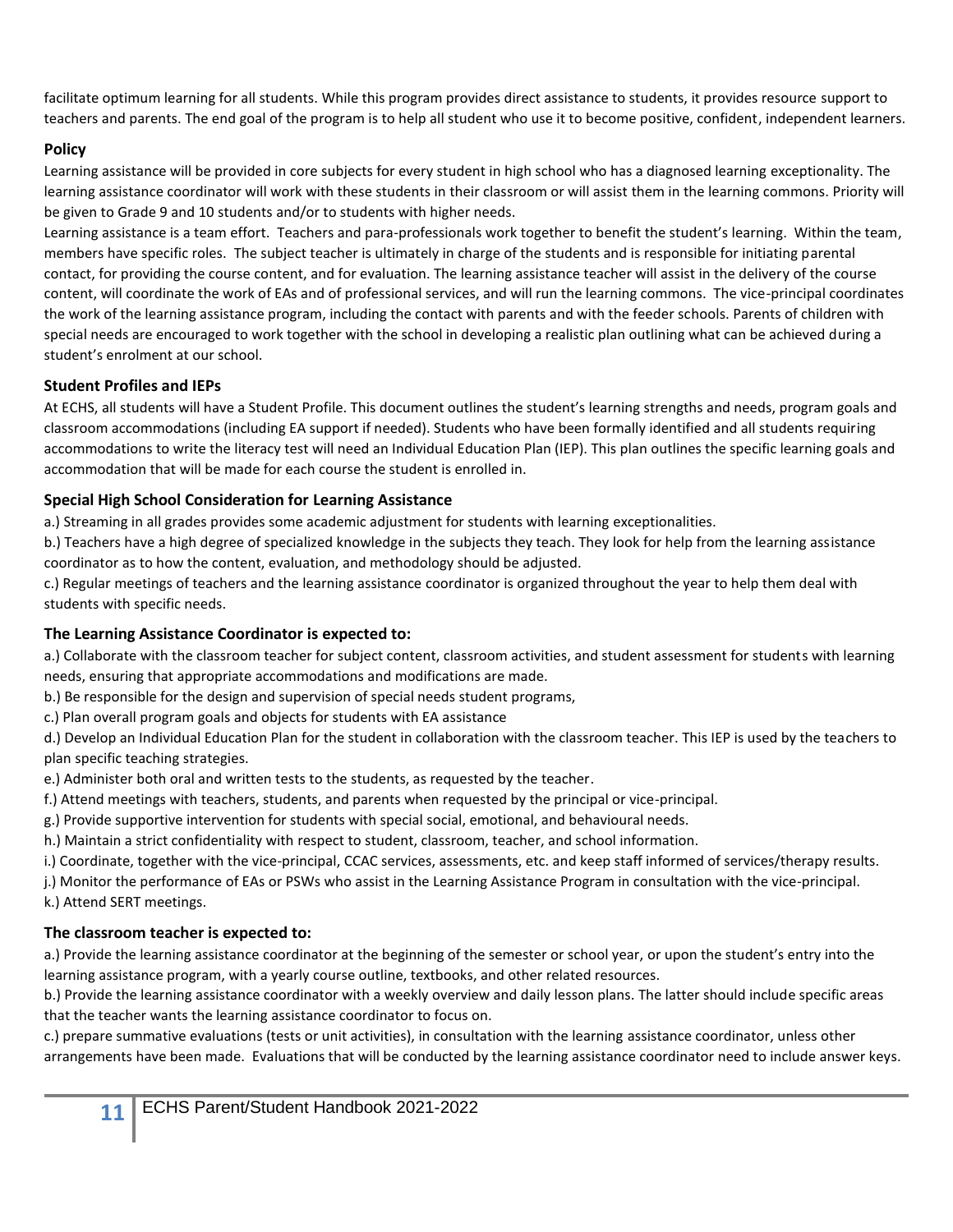d.) Dialogue daily with the learning assistance coordinator either before or after the class to ensure cooperative planning and observation of student performance.

- e.) Consult with the learning assistance coordinator when parents may need to be contacted.
- f.) Accommodate learning assistance in the classroom when needed
- g.) Encourage acceptance from classmates
- h.) Have regular contact with parents of students who are being accommodated.
- i.) Be responsible for writing the report card, with input from the learning assistance coordinator.
- j.) Assist in monitoring the performance of EAs.

#### **Yearly Process to Support Learning Assistance**

#### *With the feeder schools:*

a.) In February/March principals of the feeder schools and parents of grade 8 students are requested to indicate on the grade 9 application/registration forms the special needs of any student who require assistance.

b.) In May the learning assistance coordinator will send out a Transition Form to feeder schools to help the student make the transition from Grade 8 to Grade 9 smoothly.

c.) In June the ECHS learning assistance coordinator meets with the principal or the special education teacher of each feeder school to gain more information about students requiring assistance. At the same time, written reports are forwarded to ECHS. *Within the ECHS staff:*

a.) In August the learning assistance coordinator, in consultation with the principal, introduces the staff to the unique characteristics of students with learning exceptionalities.

b.) the learning assistance coordinator and the vice-principal meet with grade 9 and 10 teachers involved with special-needs students three times per semester to review students' performance, methodology, and student placement.

c.) Parents are encouraged to contact the principal, to meet with the learning assistance coordinator, the principal, and their child's teachers to review the success of the program that has been put in place for their child.

#### **Tracking the Accommodation and Modification of Special-Needs Students**

#### *Definition of Terms:*

The following definitions have been taken from *The Guide for Accommodations, Special Provisions, Deferrals and Exemptions, 2002,* or from Special Education: A Handbook for Christian Schools, OACS 2013. This document explains what can be done for exceptional students who write the grade 10 Literacy Test.

#### *Accommodations*

a.) Accommodations are supports and services that enable students with special needs to demonstrate their competencies.

b.) Accommodations involve teaching strategies that change how material to be learned is delivered or how a student might demonstrate knowledge/mastery of concepts without changing the expectations and/or course content.

c.) Accommodations can include extra time for testing, oral rather than written testing, and help in organizing notes and study sheets and in keeping on task. Complicated assignments can be accommodated by breaking the assignment into smaller steps. *Modification*

Modification refers to changes in what a student is expected to learn and/or demonstrate. Modifications include changes to content and performance criteria (evaluation). Modifications will be noted on the student's transcript. For the Literacy Test, students on IEP can receive some accommodations but not modification of the test.

#### *Relevant Ministry of Education Policy Documents*

a.) *Program Planning and Assessment, 2000*

The document emphasizes that the learning expectations for exceptional students will be the same or similar to the expectations outlined in policy documents. Accommodation can be provided. If modifications to content and evaluation are made, then this document refers the reader to the next document.

#### b.) *Ontario Secondary Schools, Grade 9 to 12 (Program and Diploma Requirements, 1999)*

This document states that if the content and evaluation criteria are changed from the policy documents standards, then the principal will determine whether the achievement of the modified expectations will indicate successful completion of the course, and will decide whether the student will be eligible to receive a credit for the course.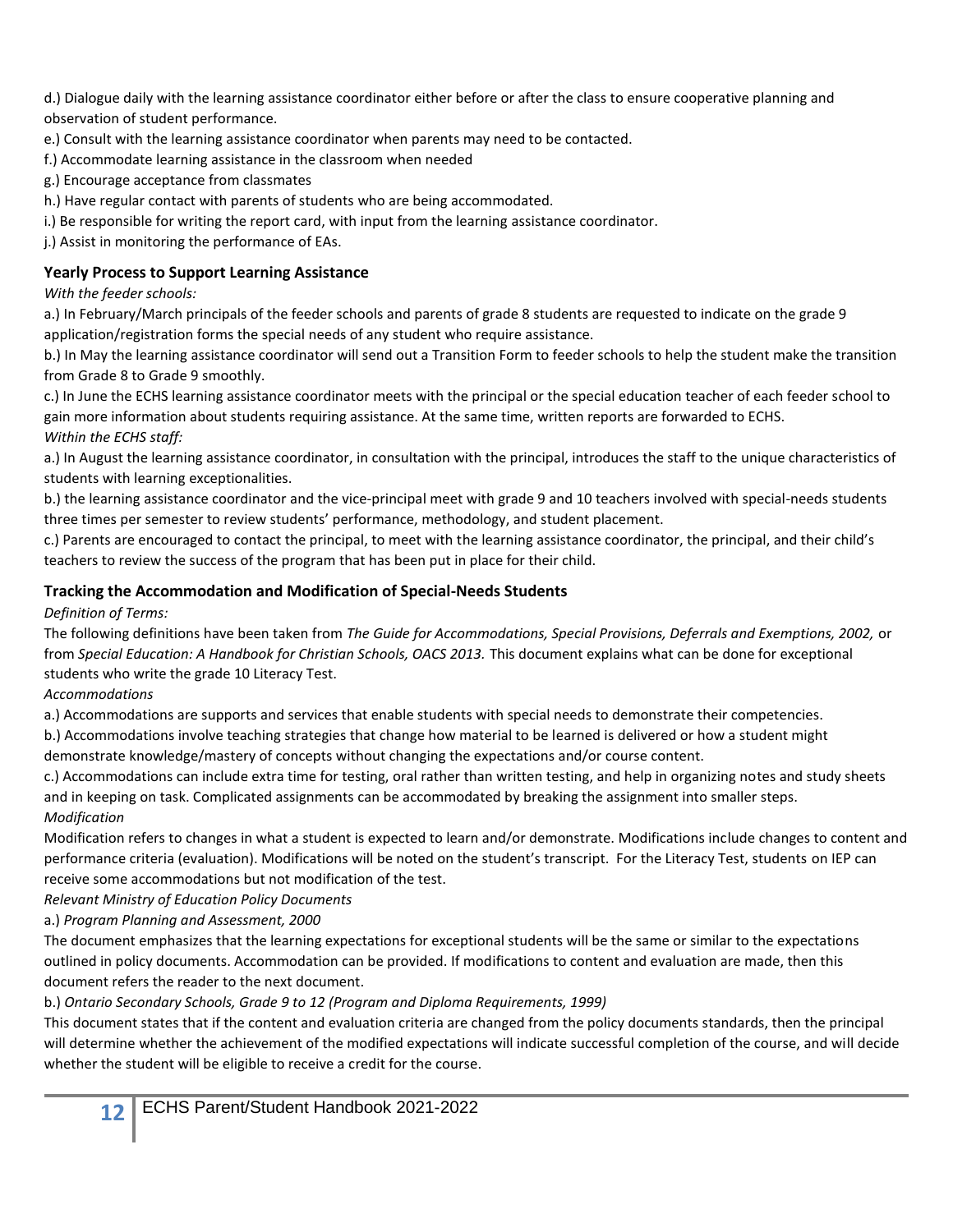In every case that a grade 9 and 10 student had a course modified, the principal will grant a credit upon successful completion of the course. This will be done with the understanding that these students will take their grade 11 and 12 courses at the workplace level, or would not be able to complete a grade 12 graduation diploma.

#### **Implications for Tracking Our Special Needs Students**

Grade 9 and 10 courses have only two official streams, academic and applied. Upon recommendation from the feeder schools and confirmed by ECHS staff, some students will have course expectations modified. This means that some adjustment will be made to the course content and/or the evaluation to ensure student success. The word "modified" will be added to the report card and the transcript, and a credit will be assigned to each course only if the principal approves.

#### **Summary**

a.) The principal has the final authority to grant credits for courses in grades 9 and 10 that have been modified.

b.) Students who take grade 9 and 10 modified courses are expected to take workplace level courses in grades 11 and 12.

c.) Workplace level and "O" level courses will not be modified in grades 11 and 12 unless the student has been deemed unable to receive a grade 12 diploma. These students would then receive adapted content and evaluation.

d.) By the end of grade 10, parents will be informed if their child cannot successfully complete a grade 12 diploma. A list of courses will then be worked out for the student so that the student can receive a certificate of completion.

Revised: August 2020

## <span id="page-13-0"></span>GUIDANCE AND COURSE SELECTION POLICY

#### **Careers and Guidance**

All students in Grade 10 receive their first formal guidance with regard to post-secondary and/or career paths in Grade 10 Careers (GLC2O), mandatory 0.5 credit course all students must take to fulfill the requirements of the OSSD.

In Grade 11, the guidance teacher will spend a minimum of one Bible period one-on-one with each student in the guidance office during semester 2. The purpose of this consultation is to begin assisting and supporting the student in thinking about possible post-secondary studies and career pathways and the requirements to get there. The guidance teacher will also regularly provide resources and information on post-secondary institutions, apprenticeship programs, bursaries and awards, etc.

In Grade 12, the guidance teacher will spend a minimum of one Bible period one-on-one with each student in the guidance office during semester 1. The purpose of this consultation is to answer any final questions the student might have about post-secondary studies and career pathways, apprenticeship programs, and to help prepare the students for post-secondary applications which typically occur in Dec-Jan of their Grade 12 year.

#### **Course Selection Changes**

Every effort is made to assist students in choosing courses that are in the best interest of the students. Each spring, an evening open house is typically organized by staff to allow Gr. 10-11 students the opportunity to ask questions and seek advice about course selection choices for the following school year.

Unless there are compelling reasons for students to change their course selections, they will not be changed after course selection sheets have been signed by parents and returned to the school. Course Change Requests will be considered (via the form for that purpose) in consultation with parents and teachers concerned and will be determined by the principal. Requests for changes after a semester has begun will be considered only for very exceptional circumstances, and never after the first week of class in the semester.

#### **ILC Courses**

Correspondence Courses, offered by the Ministry of Education as Independent Learning Centre (ILC) Courses, or any other distance education courses, are available to ECHS students only if the course requested is not offered at ECHS, but is required for the students' post-secondary school program. The student, with the endorsement of his or her parents, would need to present a detailed request clearly showing the need for taking the non-ECHS course. Requests will be considered by the guidance teacher and the principal and a determination will be made by the principal, after consultation with the student and his or her parents. ECHS is committed to a reformed Christian perspective in its courses and ECHS students are expected to take their courses taught from this perspective.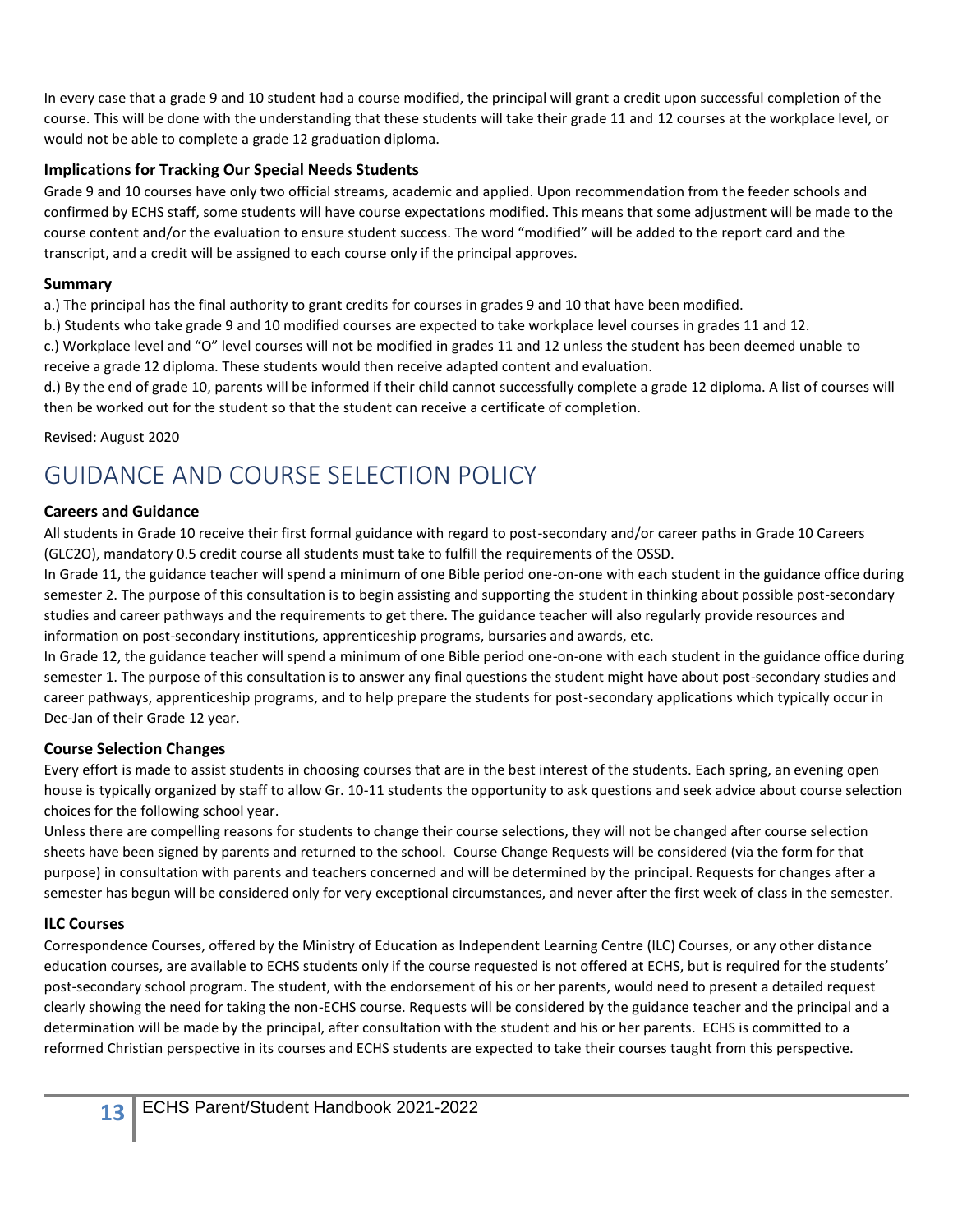If permission is granted to take non-ECHS calendar courses because ECHS cannot offer the required course for a student's postsecondary program, ECHS will reimburse the student for the approved course cost upon successful completion of the course. If the course is selected for any other reason, such as making up for a failed credit, the cost for the course is the responsibility of the student.

## <span id="page-14-0"></span>STUDENT EMOTIONAL SUPPORT PROGRAM

#### **Overview and Program Rationale**

#### *I. Introduction and Context*

The staff and students at ECHS share a unique biblical foundation that informs their culture and practice. ECHS actively supports the learning of all students, recognizing that each student is a covenant child of God, and has been created with a unique character, as well as gifts and talents, that need to be developed and used to bring praise to God as the giver of these gifts.

It is acknowledged that pain and suffering, as well as threats and challenges to students' health and wellbeing, is one of the consequences of living in a sinful world. Although most students will navigate their school years with minimal concerns regarding their mental and emotional health and wellbeing, the reality is that there will be students, who at some point in their schooling, will experience emotional or psychological distress for various reasons, or will be exposed to trauma and cumulative harm that will impact on their schooling.

Educators at ECHS recognise that emotional wellbeing of students is fundamental to their ability to learn effectively. Emotionally healthy students are content and able to deal positively with life's challenges, are better prepared to cope with the everyday demands of school life (such as attending class, forming and maintaining supportive peer relationships, completing assignments and achieving academic excellence), experience a sense of connectedness with the school and school community and are well placed to develop into Godly, well balanced and successful young adults. This ECHS Student Emotional Support program overview and rationale summarises the way in which ECHS supports the mental and emotional health and wellbeing of its staff and students.

#### *II. Policy objectives and principles*

- ECHS intends to promote and develop a godly, Biblical, whole school approach to mental & emotional health & wellbeing, by:
	- $\circ$  providing a school environment and culture which recognises, values, promotes and builds student safety and wellbeing (posters, outreach/communication/newsletter) and "normalizing" the need for emotional wellbeing of our students.
	- $\circ$  facilitating and encouraging a culture of school spirit that embodies the servant-like love and care between all students and teachers in their relationships as demonstrated by our Lord and Saviour
- Teachers will walk alongside the student in those struggles which are manifested when they are in school, and which negatively impact their ability to learn
- The SES team will work collaboratively with families/parents and professionals] who are involved in caring for students' mental and emotional health and wellbeing and support families in the education of their students
- The school will engage in professional learning to build capacity for enhancing the social, emotional and learning outcomes of all students and to promote student and staff wellbeing

#### *III. Overview of Approach*

The Student Emotional Support program at ECHS will follow a three-tier approach. Phase one of this program, as it is rolled out in Fall 2021, will focus exclusively on Tiers 1 and 2. Tier 3 is something that may be implemented at a future date, and will require more development.

#### **Tier 1 – Peer support and Education**

This incorporates the following initiatives, coordinated by the SES committee in collaboration with the SES teacher liaisons, the principal, and student's council/student leadership team:

• Peer support - students will be divided into cross-grade pods/small groups and will remain in these pods for the duration of a school year. These pods will be their "student community" for the year, and together with their pod, students will participate in a mixture of educational and fun, social activities. (*e.g., historically student's council has had ECHS homerooms compete in fun activities and gather points for their 'team' and these points would be tracked as part of a 'points race', with a designated prize*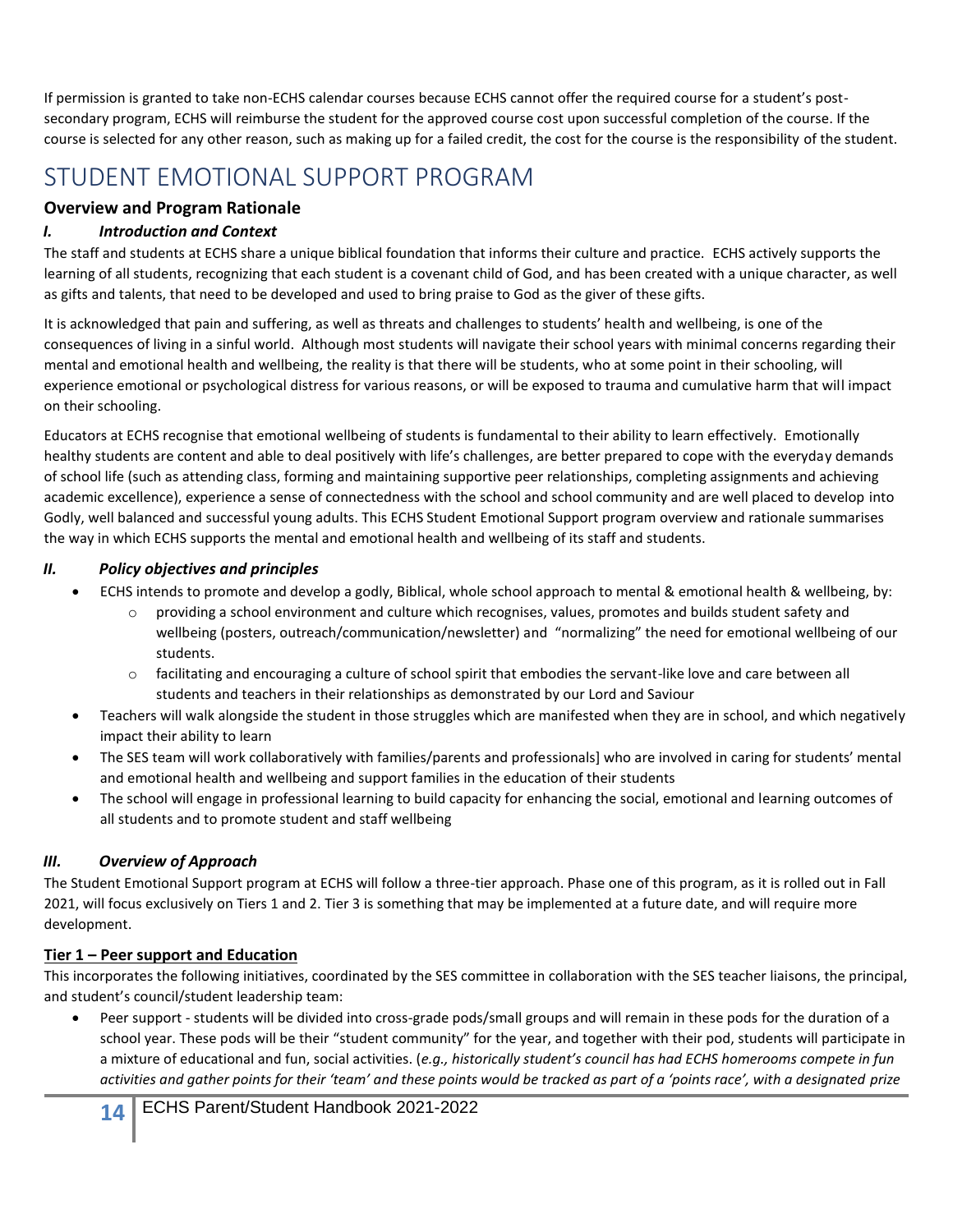*at the end - these SES pods could replace these homeroom teams; pods would include senior students with designated leadership roles in the pod, who would collaborate with SES teacher liaisons to coordinate SES educational activities)*

• Education - the SES committee in collaboration with the SES team, administration, and teachers will coordinate small- and large-group workshops, assemblies, and evening presentations on topics related to students' mental and emotional health and wellbeing. This will include, as much as possible, connections to course curriculum, and in particular the PE/Health curriculum.

#### **Tier 2 – Formalized Emotional Support for individual students.**

The SES team will be available for students for emotional support for specific time appointments every day. The coach will also be available to teachers for "emergency" help with students when needed during other times of the day (student breakdowns).

This includes individual meetings with students who are struggling and need support to manage their day. The meeting can be initiated by the student, teacher or a parent. The meeting would begin by listening to the student in a caring and empathetic manner and collecting information. The SES coach might collaborate with students to develop strategies to enhance wellbeing, promote safety and counter bullying and abuse in all online and physical spaces. It might also include advocating for students with their teachers in managing the pressure they may feel at school in the forms of classroom expectations, seating arrangements, assigned work pressures, etc. The SES coach could also collaborate with the LAP coach to create a plan. Or perhaps the student needs more help than the SES coach is equipped to give at that time; they would then be given other resources to help them. The SES coach would encourage and facilitate parental involvement wherever they can. And in every step the SES coach reminds the student of God's love and His covenantal promises.

#### **Tier 3 (Future plan - Sept 2022) – Professional Counselling**

Available on limited appt times. This tier would be only available after both the 1st and 2nd tier have been utilized and deemed not enough for a student. This counselling is available only with parental consent. This could be partly funded by parents/ church/ membership.

#### *IV. Responsibilities and Duties*

#### **Committee's Role:**

- to oversee the overall function of the SES program at ECHS, regularly be updated on the progress and development of the program
- to evaluate the progress and impact of the program
- to offer support in gathering data and resources.
- to evaluate school data to identify trends in order to effectively respond to the changing needs of students and families to prevent mental ill health impacting on student learning and school culture
- to facilitate the communication between home and school
- to represent the SES program to the Education Committee and Board of Directors

(See also appendix A, Student Emotional Support committee mandate)

#### **SES Team Member's Role:**

- To actively walk alongside the students in their day at school and support them wherever possible.
- Support and listen to each other and our students in a caring and empathic manner
- Role model positive mental health and well being
- Employ positive, God centred, behaviour support and management strategies that seek to nurture and train students in wisdom and godliness
- Recognise that students are better prepared for learning when they are content, thankful and feel safe
- Collaborate with students to develop strategies to enhance wellbeing, promote safety and counter bullying and abuse in all online and physical spaces
- To be available for students for emotional support for specific time appointments every day (currently 8:45-9:20).
- To be available to teachers for "emergency" help with students when needed during other times of the day (student breakdowns).
- To advocate for students with their teachers in managing the pressure they may feel at school in the forms of classroom expectations, seating arrangements, assigned work pressures, etc.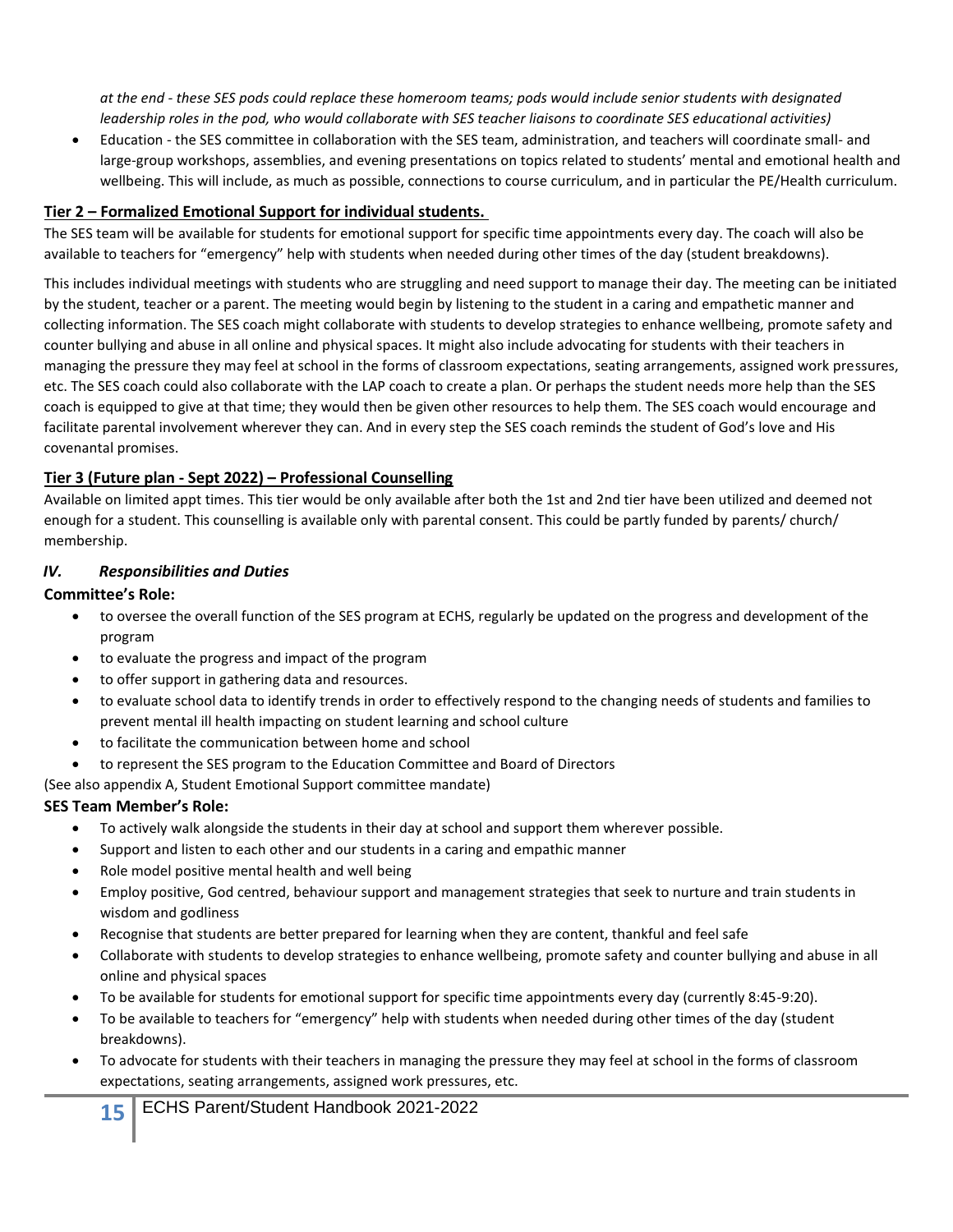- To collaborate with the LAP coach to create a plan.
- To help teachers promote emotional wellbeing of students in their classrooms
- To educate students on what the SES program is and how it can be used
- To educate students and teachers by organizing assemblies and events that promote and support an emotionally sensitive environment.
- To create events and clubs that support and educate students about emotional
- To create a network of resources that can be used by students and families.
- To collaborate with parents and support them in their role.
- Information between the student and the SES team member is confidential within the boundaries of risk and duty of care as students are minors. If a student discloses information that is judged to be of a nature that places the student or another person(s) at serious risk, or the student is involved in behaviour that is against the law, the SES team will follow the Ontario law.
- The SES will maintain appropriate case management notes that will be stored in a confidential manner.

#### **Parent's Role:**

- Be made aware of the SES program at Emmanuel Christian High School
- Encouraged to stay in close communication with the school if they notice issues that may impact their child's academic progress or overall wellbeing at the school
- Be invited to attend any educational opportunity that the SES committee hosts for the student body
- Be encouraged to offer suggestions for educational opportunities which could be offered or organized by the SES committee
- Notified and communicated with regularly as to the work of the SES committee
- Prayerfully support the work of ECHS staff and students and the Student Emotional Support program

#### **Educators' Role:**

- To support and listen to each other and our students in a caring and empathic manner
- To embed mental ill-health prevention and early intervention into the school (eg explicitly teach social and emotional skills using evidence informed practices)
- To promote strategies that increase student resilience
- To include professional development of staff in areas such as social and emotional learning, student safety, student wellbeing and mental health literacy (knowledge about mental health disorders including their recognition, management, and prevention).
- To identify concerns early and act on these concerns in a meaningful manner and inform parents when necessary.
- To encourage and advocate help from the SES team.
- To support the recovery of student following disclosure of suicidal behaviour or self-harming behaviour
- To work together with the student, family, and mental health professionals to support the improvement in mental health should there be mental health concerns.

## <span id="page-16-0"></span>CONCUSSION POLICY

The ECHS staff and board of directors recognizes the importance of maintaining a safe learning environment for all students, including during health and physical education classes, extracurricular activities and interschool sports competition. This concussion policy was developed to ensure alignment with current Ontario legislation (Rowan's Law—Concussion Safety) and the Ontario Ministry of Education Policy/Program Memorandum No. 158.

#### **Concussion Awareness**

Concussion is the term for a clinical diagnosis that is communicated by a physician or a nurse practitioner. School staff, board staff, or volunteers cannot make a concussion diagnosis, but must advise students who are suspected of having sustained a concussion and their parents to seek a medical assessment by a physician or a nurse practitioner. The definition of concussion given below is adapted from the definition provided in the concussion protocol in the Ontario Physical Activity Safety Standards in Education.

A concussion: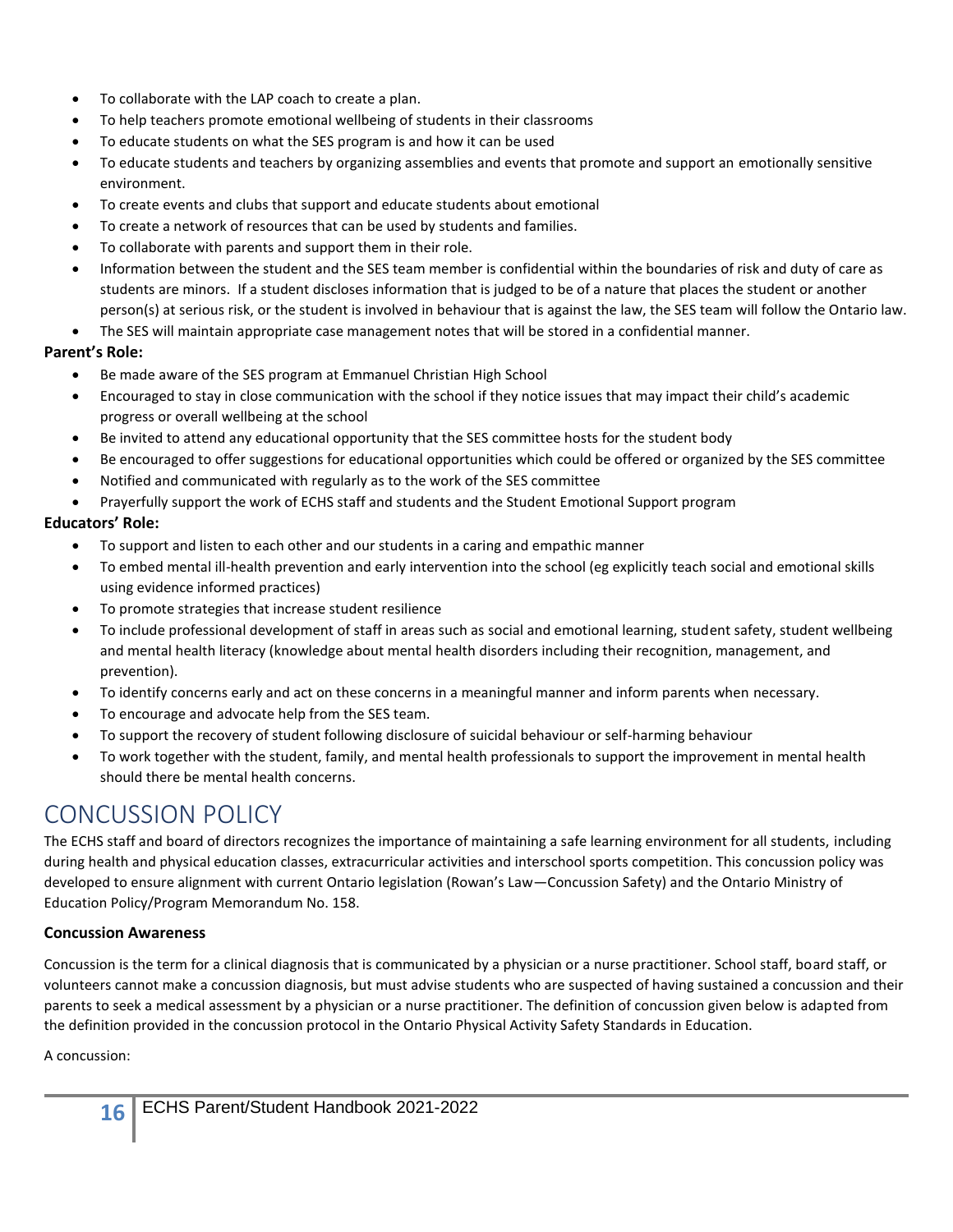- is a brain injury that causes changes in the way in which the brain functions and that can lead to symptoms that can be physical (e.g., headache, dizziness), cognitive (e.g., difficulty in concentrating or remembering), emotional/behavioural (e.g., depression, irritability), and/or related to sleep (e.g., drowsiness, difficulty in falling asleep);
- may be caused either by a direct blow to the head, face, or neck or by a blow to the body that transmits a force to the head that causes the brain to move rapidly within the skull;
- can occur even if there has been no loss of consciousness (in fact, most concussions occur without a loss of consciousness);
- cannot normally be seen by means of medical imaging tests, such as X-rays, standard computed tomography (CT) scans, or magnetic resonance imaging (MRI) scans.

Research demonstrates that a concussion can have a significant impact on an individual – cognitively, physically, emotionally, and/or socially. Most individuals with a concussion get better in one to four weeks, but, for some, the healing process may take longer. It is possible for a concussion to have long-term effects. Individuals may experience symptoms that last for months or even years – symptoms such as headaches, neck pain, or vision problems. Some individuals may even experience lasting changes in their brain that lead to issues such as memory loss, difficulty concentrating, or depression. It should also be noted that if an individual suffers a second concussion before they are free from symptoms sustained from the first concussion, this may lead to "second impact syndrome", a rare condition that causes rapid and severe brain swelling and often has catastrophic results.

At ECHS, effort will be made to regularly educate staff, students, and parents on the importance of concussion prevention and safety. Concussion signs/symptoms and protocol review material will be placed prominently in the staffroom and the entrance to the gymnasium. These materials will also be placed on the website and this concussion policy will be included in student/staff handbooks.

All individuals involved in athletics at ECHS will be expected to complete, yearly, an ECHS Concussion Code of Conduct, including review of the Ontario Government *Concussion Awareness Resource: Rowan's Law* e-booklet and video (https://www.ontario.ca/page/rowanslaw-concussion-awareness-resources). It is the responsibility of the ECHS athletic director to ensure that all participants in ECHS PE and athletic activities complete these codes of conduct annually.

Additionally, concussion-related and other sports-related first-aid training and professional development will be encouraged and financially supported for relevant staff and coaches as needed.

#### **Concussion Removal-from-Sport Protocol**

If a teacher supervisor or coach suspects a student of receiving a concussion that student shall be removed from sport and other physical activity immediately (sport = training, practice, competition, class). It is the teacher-in-charge's responsibility to communicate this decision to student, coach, and parents/guardians.

Suspicion of concussion will be determined by the teacher supervisor or coach observing **one or more** of the following signs or symptoms of concussion. These signs or symptoms might show up right away after a blow to the head, face, neck, or body, or they might show up hours or even days later. (Note: most people with a concussion **do not** lose consciousness).

Common signs and symptoms, in conjunction with a blow to the head, face, neck, or body:

| <b>Physical</b>                            | <b>Cognitive (Thinking)</b>                   |  |
|--------------------------------------------|-----------------------------------------------|--|
| Headache                                   | Not thinking clearly                          |  |
| $\bullet$                                  | $\bullet$                                     |  |
| Pressure in the head                       | Slower thinking                               |  |
| $\bullet$                                  | $\bullet$                                     |  |
| <b>Dizziness</b>                           | Feeling confused                              |  |
| $\bullet$                                  | $\bullet$                                     |  |
| Nausea or vomiting                         | Problems concentrating                        |  |
| $\bullet$                                  | $\bullet$                                     |  |
| <b>Blurred vision</b>                      | Problems remembering                          |  |
| $\bullet$                                  | $\bullet$                                     |  |
| Sensitivity to light or sound<br>$\bullet$ | <b>Emotional</b>                              |  |
| Ringing in the ears                        | Irritability (easily upset or angered)        |  |
| ٠                                          | $\bullet$                                     |  |
| Balance problems                           | Depression                                    |  |
| $\bullet$                                  | $\bullet$                                     |  |
| Tired or low energy                        | Sadness                                       |  |
| $\bullet$                                  | $\bullet$                                     |  |
| <b>Drowsiness</b>                          | Nervous or anxious                            |  |
|                                            | $\bullet$                                     |  |
| "Don't feel right"<br>$\bullet$            | Sleep-related                                 |  |
|                                            | Sleeping more or less than usual<br>$\bullet$ |  |
|                                            | Having a hard time falling asleep             |  |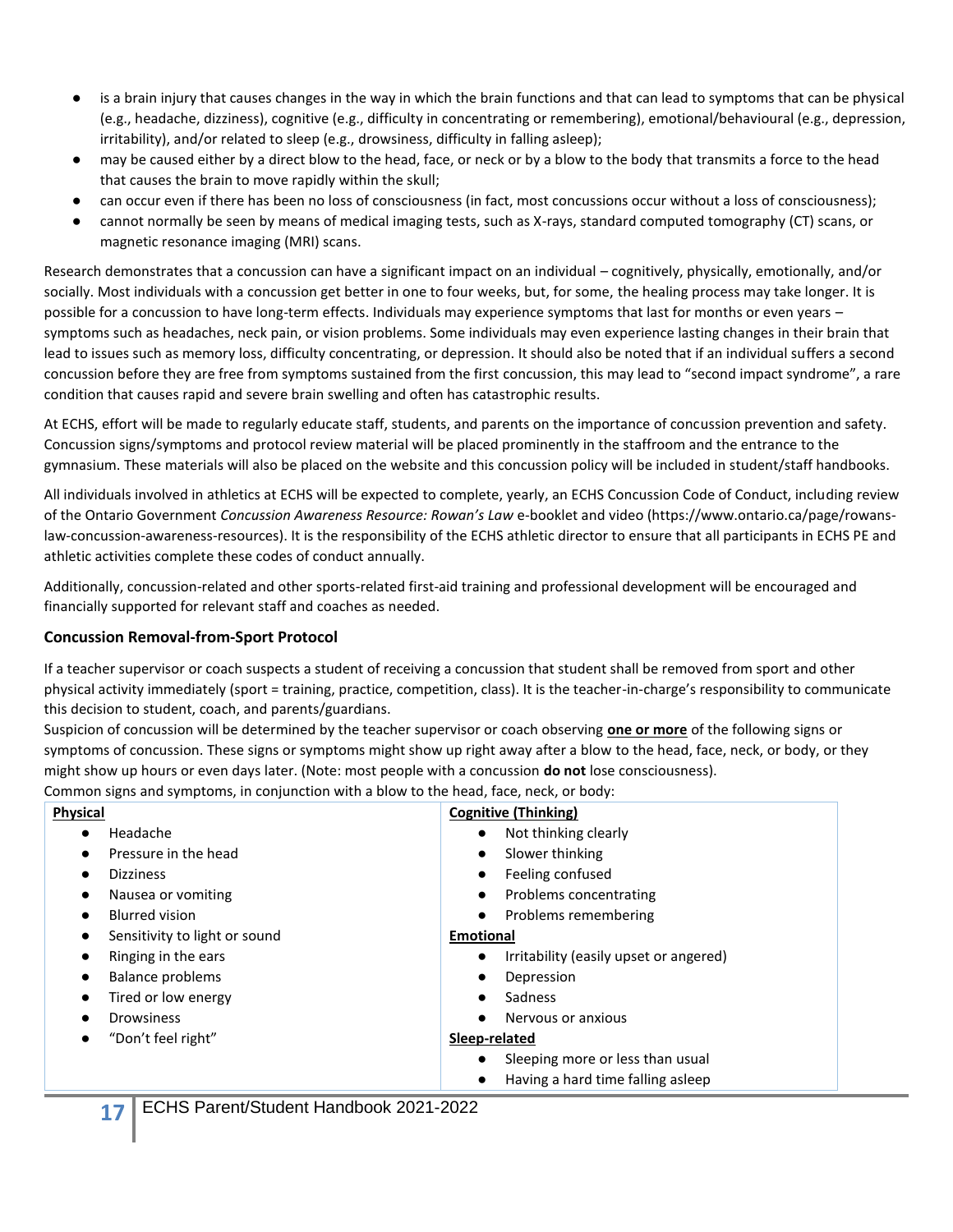Upon suspicion of concussion both the principal and parents/guardians of the student shall be notified that same evening. Upon removal from activity by the observation of one or more signs or symptoms of concussion the student shall not return to sport or physical activity at the school until the return-to-sport protocol (below) has been satisfied. The principal is responsible for ensuring that a student does not return to sport until the return-to-sport protocol has been satisfied whether or not the injury occurred at school. **Emergency situations:** Call 911 if the person is unconscious, has lost consciousness or had a seizure.

#### **Concussion Return-to-Sport Protocol**

An athlete who has sustained a concussion or is suspected of having sustained a concussion will not return to sport or physical activity at ECHS until the principal is satisfied that both of the following have approved a return-to-sport in writing.

- Parent / guardian
- Medical official (note from a physician or nurse practitioner)

The school will support a **gradual** return to school and sport activities, in consultation with parents/guardians, medical officials, and the learning assistance coordinator if necessary.

The principal is responsible to communicate this decision to relevant school staff.

## <span id="page-18-0"></span>BUS RULES

- 1. Please call your Route Coordinator if your child(ren) will not be riding the bus on a certain day. They will inform the bus company who in turn will inform the driver.
- 2. Passengers are not to ride on the bus other than on the one to which they have been assigned. Exceptions will be considered only if written requests have been made one day prior to the event, and if the bus driver grants permission. Do not assume permission has been granted as busses are near to capacity! If the bus is loaded to capacity "extra" children will be placed on their regular or remain at school.
- 3. Students are to be at their bus stop 5 minutes before scheduled pick-up time.
- 4. Be aware of the danger zone around the bus. The danger zone is anywhere close enough to the bus to touch it. The bus driver cannot see you when you are in the danger zone.
- 5. If students are to cross the road at their designated stop, never cross before the bus has come to a complete stop, and the cross arm has been extended. The bus driver will signal for you cross when he/she is sure that it is safe to do so.
- 6. Passengers are to take their seats promptly, and sit facing forward always. They must be seated always when the bus is in motion. Passengers should move only with driver's permission.
- 7. The emergency exit (rear door) shall not be used, except in case of an emergency.
- 8. Passengers must, always, keep their bodies and all parts thereof inside the bus.
- 9. No loud or annoying noises that may distract the driver's attention. Swearing and foul language are absolutely prohibited.
- 10. No eating or drinking on the bus.
- 11. No litter is to be left on the bus or thrown from the bus.
- 12. No fighting or disturbances of any kind are permitted on the bus.
- 13. Feet are not allowed on the seats or backrests. Any wilful damage done to the bus by a student will be the responsibility of the student or his/her parents.
- 14. Passenger seating is to be arranged by the bus driver.
- 15. Passengers must be dressed to suit weather conditions.
- 16. Parents of children with chronic health problems are asked to please notify the transportation committee and they will inform the appropriate driver.

#### **PINK SLIP POLICY**

The bus driver has the authority (and is expected) to enforce the bus rules! If the student persists in behaviour contrary to the rules, the driver will admonish the student and use the following disciplinary procedure:

- 1. The driver will fill in a disciplinary form describing the misconduct. This form will be distributed to transportation committee and principal. Parents will be notified after 1<sup>st</sup> offence. After a 3<sup>rd</sup> offence, bus privileges will be suspended for one day.
- 2. Chronic misbehaviour and serious offences will be dealt with by the transportation committee in an expedient manner, and may result in immediate suspension of bussing privileges for a period.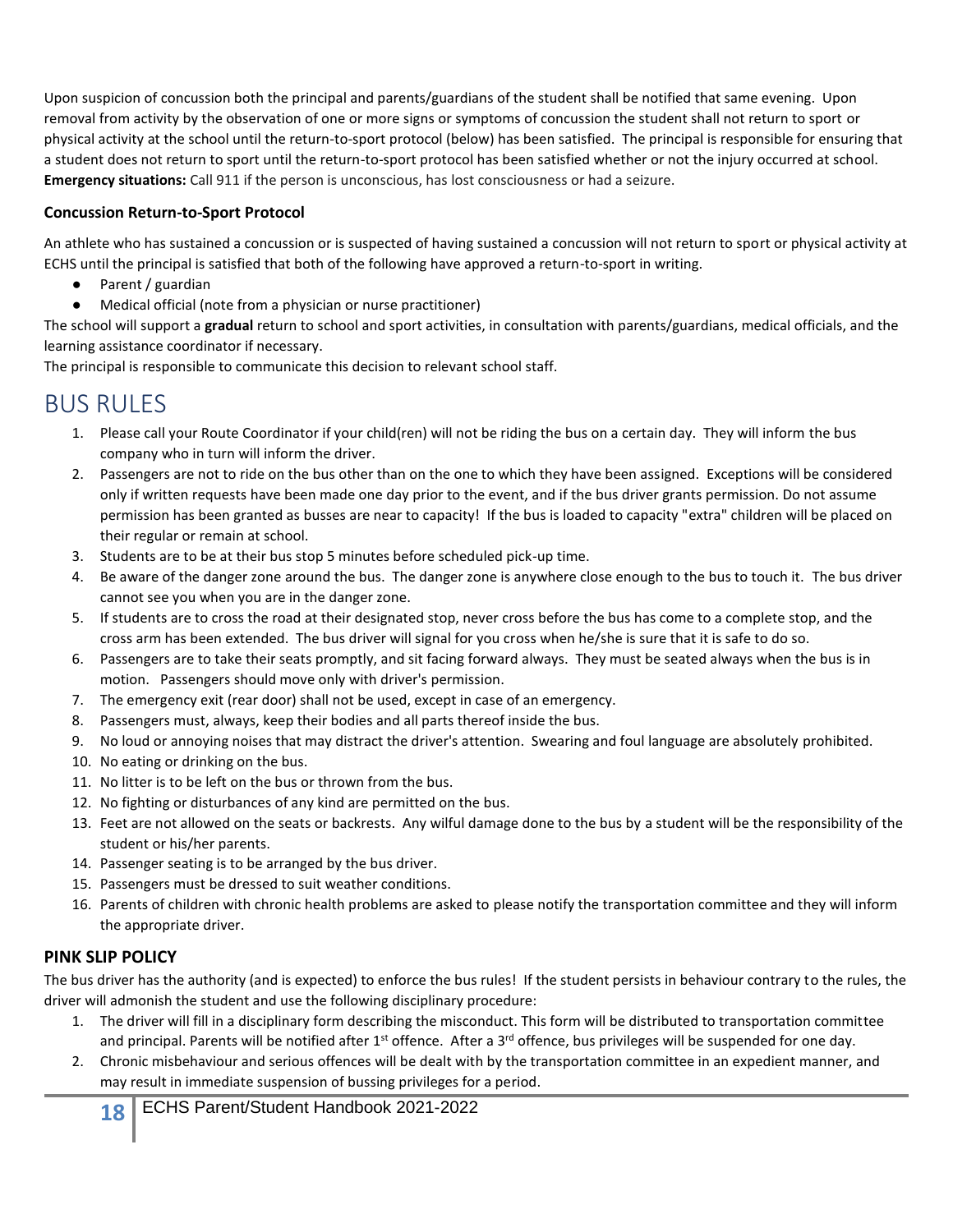## <span id="page-19-0"></span>REGULATIONS FOR STUDENTS

**(During the COVID-19 pandemic, staff & students must follow additional specific requirements outlined in the document** *Approach to Reopening Schools* **(updated Aug. 2021, see Edsby and the school website for this plan)**

It is our expectation that every student who attends Emmanuel Christian High School will show the Christian qualities of love, respect, and courtesy towards the teachers and towards the other students who attend the school. Below you will find a number of specific regulations, organized alphabetically by topic.

#### **1. Athletics:**

- a. All ECHS teams will be limited to two before- or after-school practices per week during the pre-season, and one practice per week during the season.
- a. Practices for one season should not commence until the previous season has been completed.
- b. Student participation is guided by the following guidelines:
	- i. It is expected that a student who participates on a school team will maintain grades and a level of performance corresponding to his gifts and abilities. A student is permitted to participate in a game or tournament provided that in-class effort is at a satisfactory level. It is expected that a student will budget his time wisely during the season to ensure that homework and assignments are completed, and that content missed is caught up as quickly as possible.
	- ii. Prior to the start of an activity that will involve students missing class, the teacher/coordinator will circulate to the staff a list of potential student participants.
	- iii. Student participation could be affected by prior poor classroom attendance, inappropriate behaviour and poor academic performance. Once a student has been allowed to join an activity, a classroom teacher who has a concern about the student not keeping up with his work may contact the teacher/coordinator an/or parent to ensure that corrective action is taken by the student or (s)he could forfeit her position on the team.
- c. A letter is to be sent to all parents of team members at the beginning of the season. This letter will include team costs, responsibilities, rides, scorekeeping, etc.
- d. All ECHS athletics, their parents, coaches, trainers, and teacher supervisors must annually complete the Concussion Code of Conduct to be filed by the Athletic Director – see also "Concussion Protocol"

#### **2. Attendance:**

- a. Regular and punctual attendance on the part of students is vital to the process of learning and essential for success in a course. If attendance is irregular, the student suffers a loss of experience that cannot be entirely regained. To increase the likelihood of students' successfully completing all the courses, attendance is checked on a regular basis as follows:
	- i. If a student is reported absent from school and the parents have not called, the school will call home to confirm the reason for the absence.
	- ii. Skipping classes during the school day will result in office detentions. A second offense in a school year will result in a suspension.
	- iii. If a student is absent for 8 days in any semester, the principal will contact the home. A further interview with the parents may also be arranged.
	- iv. At 15 absences in a course, a student will be in jeopardy of losing her/his credit.
- b. Parents are asked to inform the school before 8:45 a.m. why their son or daughter is absent. Studying for a test, completing an assignment, or being absent without parental consent is not considered a valid reason for being absent, and could result in a zero being assigned in any form of evaluation during the absence.
- c. Students planning to be absent for more than two days for reasons other than illness are to have their parents contact the principal prior to their absence. Students are responsible for catching up on their work and for making arrangements with the teachers to complete tests and assignments within one week of their return to school. Days of absence will be counted towards the maximum of 15 days that could place a student's credits in jeopardy.
- d. If a student is ill and cannot write a final examination, his parents should immediately inform the school and obtain a medical certificate.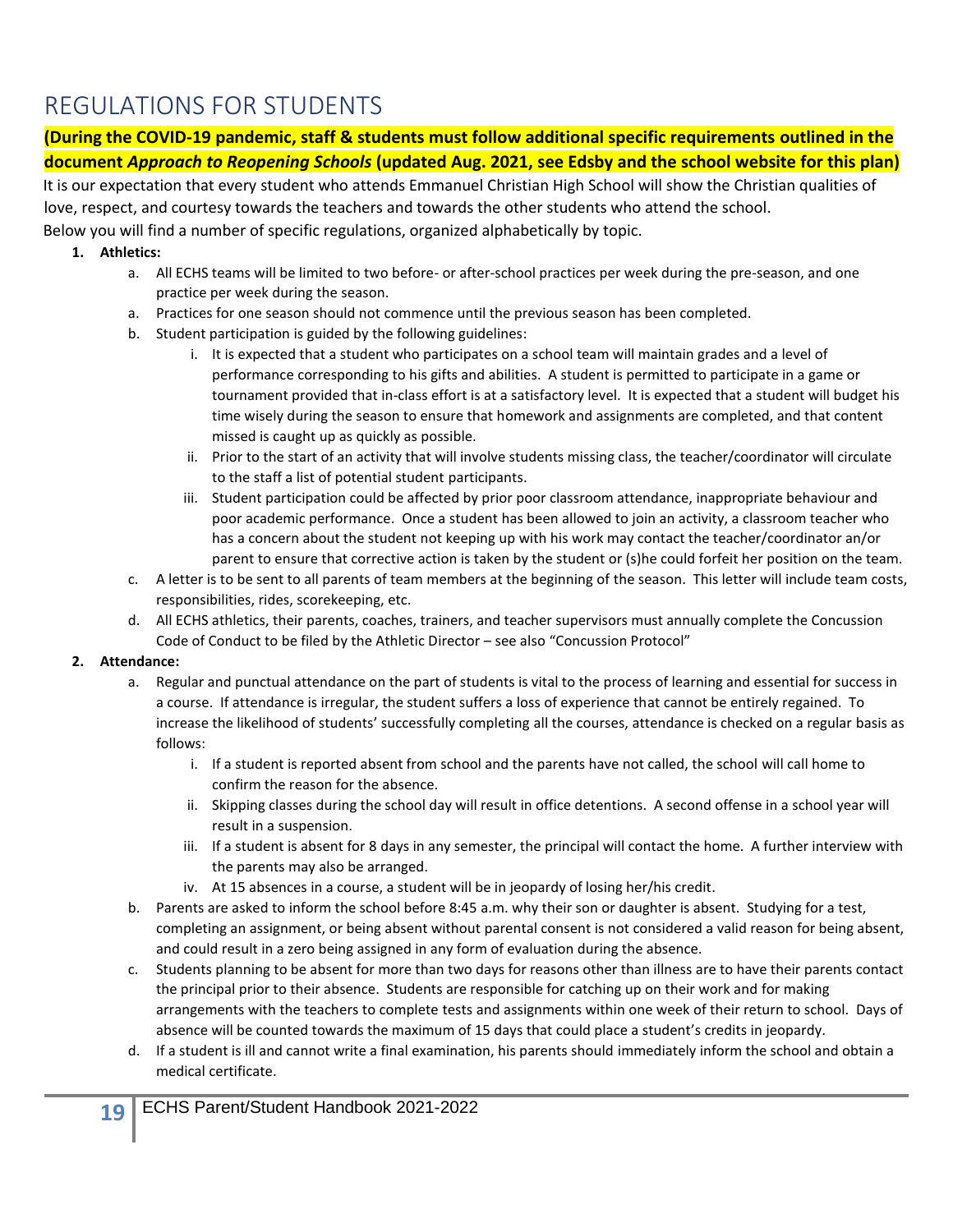- e. Punctuality is critical to the successful start of each class. Students are expected to be in their appropriate classrooms by the time the bell rings to start the class. The first lateness will be followed by a warning, unless the student has been detained by a teacher in a previous class. All subsequent incidents of lateness will result in a classroom and/or office detention.
- f. Students arriving late for school must sign in at the office. A note or a phone call from their parents is required to explain the reason for the lateness.
- **3. Contact:** The school has a "No Contact Rule" as it pertains to public display of affection. In this sensitive area of conduct, it is important to recognize and respect boundaries and standards of public behaviour.
- **4. Dress Code:** Students are expected to reflect a Christian life-style in dress and appearance. They should be well groomed and wear neat, and clean clothing. Modesty is an essential requirement. This means that clothing must not be distracting to others or sexually provocative. At school, the student's clothing should be practical and functional.
	- a. During school hours and on school property, and while on school-sponsored day trips, all students must wear shirts and sweaters with the school logo and name supplied by Premium. These shirts can be worn alone or under prescribed sweaters and vests. Only white, black, or grey plain T-shirts can be worn under compulsory shirts. Sizes must avoid excessively baggy or tight fits. Clothing must be worn so that modesty is maintained at all times. Non-Emmanuel uniform sweaters cannot be worn in the school building at any time.
	- b. Shorts, skirts and skorts must be mid-thigh (tips of finger-tips when arms are extended down the side of body) and longer in length.
	- c. Jean cut-offs, pants with holes, stretchy sports pants, pajama pants, yoga pants, are not permissible.
	- d. Leggings are permitted if covered with a skirt or shorts.
	- e. The only body piercing permitted is earrings for girls.
	- f. Underwear should not be visible.
	- g. Hats and sunglasses are not to be worn anywhere in the building.
	- h. Hair is to remain a natural colour.
	- i. In all cases of disagreement concerning any student clothing, the school administration's decision will be final. Parents are requested to support the school in its attempt to uphold an acceptable standard for both boys and girls.
- **5. Electronic Devices:** Electronic devices (e.g. phones, tablets, iPods, laptops, etc.) may not be used during class times without teacher permission. The messaging function of these devices is prohibited and such use will result in the device being confiscated and brought to the office. For an initial infraction, the administration will return electronic devices after 24 hours.
	- a. Personal laptops may be brought into the classroom only if the classroom teacher gives permission. Playing games on your computer or doing something other than what is assigned during the class can result in the loss of your computer. Teachers have the right to check your computer if they suspect that you are misusing it.

#### **6. Food and Drink:**

- a. Gum chewing is allowed in the school building as long as gum is chewed discreetly and discarded properly in garbage containers.
- b. Grade 9 and 10 students are expected to eat their lunch in their homeroom classroom for the first 10 minutes of the lunch period. Grade 11 and 12 students may eat their lunch at their convenience on or off property.
- c. No food or drink (other than water) will be allowed in the gym.
- d. Students may not eat during class time; at the teacher's discretion, students may drink in class as long as the drink is in a closed container and is not a mess or distraction.
- **7. Learning Commons/Library:** The Learning Commons (a.k.a. Library) is to be used for *quiet* school work and research. Students are not to take food into the Learning Commons. Books are to be properly checked out (ask the LAP coordinator). Reference books must be returned to the shelf before the end of class. Teachers are encouraged to plan in advance the use of library materials and facilities. Students on spare may use the Learning Commons for *quiet* studying only. Conversational study should be done in the Student Commons.
- **8. Lockers:** Students have the privilege of using lockers assigned to them by the school. It is the responsibility of all students to ensure that the lockers are locked with a combination lock. Lockers must be locked overnight to ensure the cleanliness of the halls and to promote respect for each other's possessions.
	- a. Students are expected to keep their lockers neat. No pictures that are sexually suggestive or feature modern day

**20** ECHS Parent/Student Handbook 2021-2022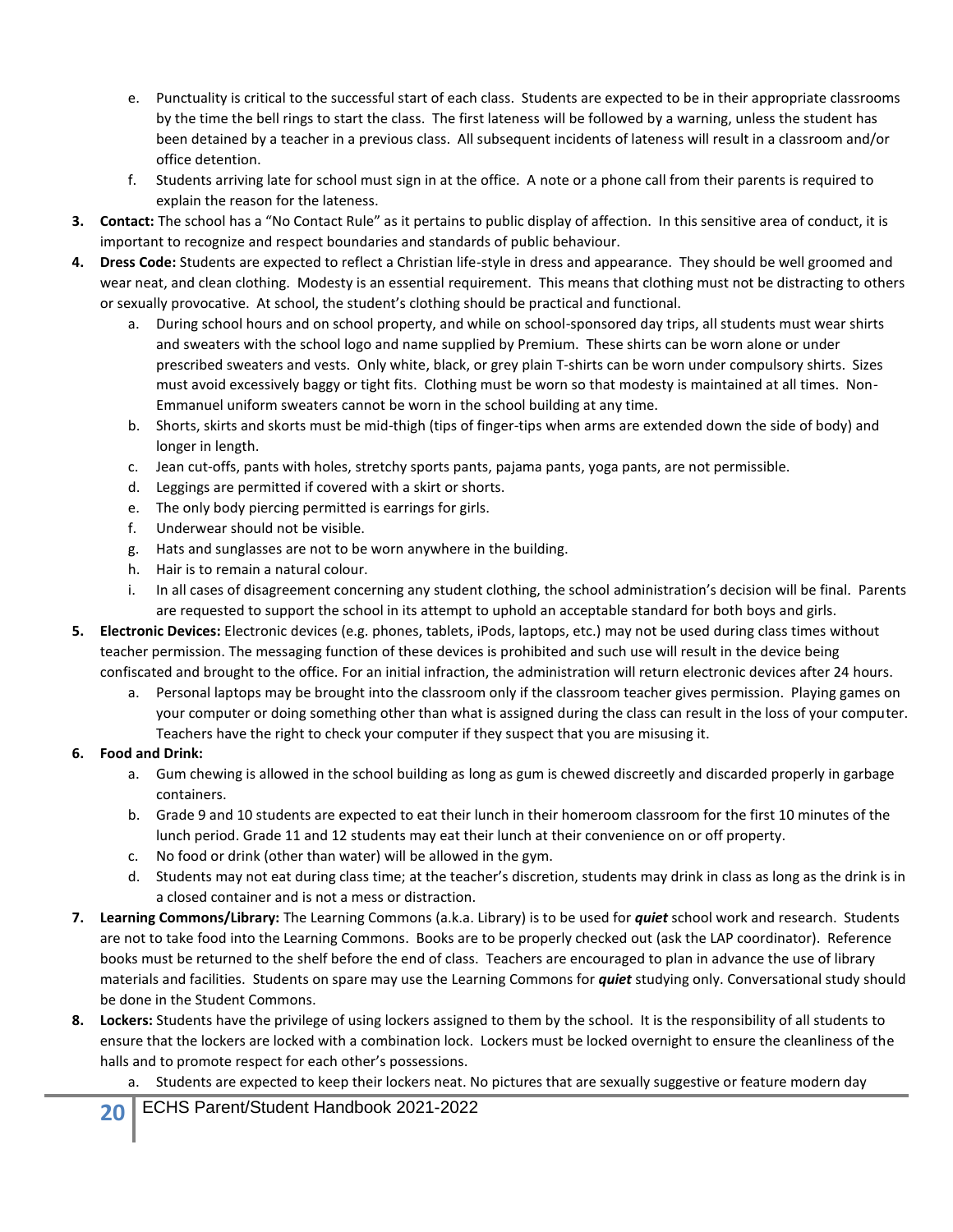music, bands or celebrities are to be posted in lockers. School administration can issue locker checks any time throughout the school year.

#### **9. Off-Property Privilege:**

- a. Students may leave the school property at lunch time. Students who abuse this privilege by being late for class or by not presenting themselves as proper representatives of our school in the surrounding neighbourhood will have their privileges suspended for a minimum of one week. Students in grade 9 and 10 may not ride in student vehicles at lunch.
- b. Students are not allowed on any part of the adjacent condominium property. Anyone on these grounds will receive an office detention.
- **10. Office Phone:** The school telephone is not to be used by students, except in cases of emergency.
- **11. PE Uniforms:** Students are required to wear "ECHS approved" PE uniforms during physical education classes and sport team practices, unless the principal has approved otherwise. Only non-marking runners may be worn in the gym. Approved PE uniforms can be purchased in the school office.
- **12. Plagiarism/Academic Dishonesty:** Plagiarism is using ideas and words of others without clearly acknowledging the source of information. It includes the copying of other student's work and the lending of personal work to another student to copy. Plagiarism is a serious offence of academic dishonesty and will be taken seriously. For more details read the Plagiarism Policy to be found on the ECHS website.
- **13. Prep Periods:** Students on prep periods are not to wander the hallways. They may use the Learning Commons, Student Commons or study rooms. They may only leave the school if they have signed out and with principal's permission.
- **14. Property Damage:** Students who inflict property damage (i.e. textbooks, furniture, lockers, windows, walls, posters, vehicles etc.) are liable to restore the damage or to pay for its restoration, at the discretion of the ECHS property committee.
- **15. School Supplies:** Students are expected to have the required school supplies, published in the August *ECHS CONNECTION*.
- **16. Smoking/Vaping:** Students are not allowed to smoke/vape or be in possession of cigarettes/vapes during school hours or at school-sponsored activities. The first infraction will result in two office detentions and informing of parents. The second infraction will result in a suspension. This policy has the following implications:
	- a. Since the smoking ban is in effect for the entire school day both on and off property, students who smoke/vape should leave their cigarettes/vapes at home.
	- b. Students who wish to participate on school teams or extended school trips or after school activities must follow the smoking ban that is in effect for the entire trip or activity.
	- c. The ultimate purpose of this policy is to encourage all students not to start smoking/vaping, and to encourage all smokers/vapers to quit.
- **17. Staircases:** Only staircases on the ends of the north and south sides of the school are for student use. The elevator is only to be used with permission from the principal. The east emergency stairwell is off-limits to students except for emergency.
- **18. Student Vehicles:** Vehicles are allowed to be used by students in the ECHS parking lot.
	- a. Vehicles cannot be used during class time or preps unless the driver has permission from the principal.
	- b. Drive slowly and cautiously (10kph).
	- c. Traffic around the school is one-way. Obey traffic signs.
	- d. Pedestrians always have the right of way.
	- e. Use the Hwy. 6/Tower St. entrance only when entering and exiting the property.
	- f. Drivers may not take Grade 9 and 10 students in their vehicles during lunch.
	- g. Buses exit first at end of school day. All other vehicles must exit after them.
	- h. Students who do not obey these rules will not be allowed to use the parking facilities.
	- i. Students who come to school by bike may not use their bikes throughout the day unless they have permission from a teacher. Bikes should be locked in the designated bike racks.
- **19. Textbooks/Course Materials:** If students have abused a textbook (or other course materials) during the school year, he/she will be required to pay for the damage to the text/item before receiving his/her report card. Any textbook/item not returned on the exam day of that class will be considered lost, and the student will pay replacement cost. Materials handed in late will be charged a \$5.00 administration fee.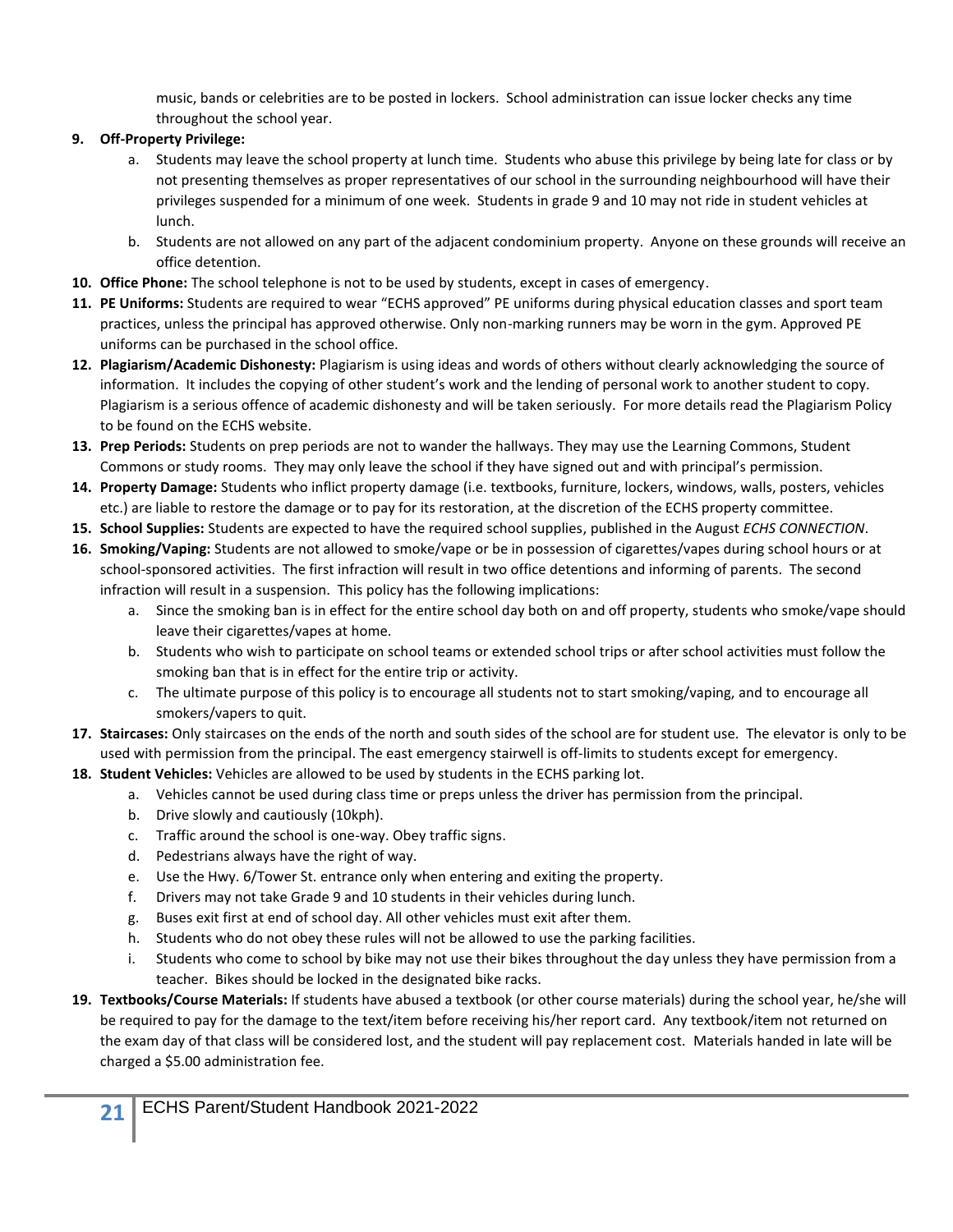**20. Tuck Shop:** Students can buy from the Tuck Shop only during lunch. The profits made by the Tuck Shop are used for funding Student Council activities.

| When entering school property:                                                                          | When entering the school building:                                                                                                         | When entering the classroom:                                                                                  |
|---------------------------------------------------------------------------------------------------------|--------------------------------------------------------------------------------------------------------------------------------------------|---------------------------------------------------------------------------------------------------------------|
| <b>Students will:</b>                                                                                   | <b>Students will:</b>                                                                                                                      | <b>Students:</b>                                                                                              |
| • not have in their possession<br>cigarettes/vapes, or other illegal<br>substances like drugs, alcohol. | • remove their caps or hats.<br>• not wear earrings to school (this rule applies<br>to boys only).                                         | • may drink in class as long as the drink is<br>in a closed container and is not a mess or<br>distraction.    |
| • wear clothing that meets school<br>standards of modesty and decency.                                  | • leave any portable music or other electronic<br>devices in lockers.                                                                      | • may not wear jackets and coats, unless<br>there is a problem with the heating<br>system in the classroom.   |
| • drive slowly (10 kph) in the parking<br>lot.<br>• be courteous and interact with                      | · leave room in the halls and by main doors so<br>that movement by other people is not<br>obstructed.                                      | • will be in the classroom before the<br>second bell rings.                                                   |
| teachers and other students in a<br>positive way to promote a safe<br>environment.                      | · place garbage and recycling in designated<br>containers.                                                                                 | • will organize books and materials so that<br>they can be ready for work.                                    |
| • show respect for the school<br>building, school property,                                             | • respect other students' possessions and<br>lockers.                                                                                      | • may move desks or adjust windows and<br>blinds only after receiving permission from<br>the teacher.         |
| neighbourhood housing and stores.                                                                       | • refrain from pushing and running.                                                                                                        | • will listen when the teacher is talking or                                                                  |
| • be polite to strangers and school<br>neighbours.                                                      | • listen for the bells and organize books and<br>materials on time.                                                                        | when a classmate is asking a question or<br>doing a presentation.                                             |
|                                                                                                         | • not disrupt any classes when walking<br>through the halls.                                                                               | · will do assigned work without disrupting<br>the class or other students.                                    |
|                                                                                                         | • ensure that the lockers are locked with a<br>school approved lock when leaving at the end<br>of the school day                           | • will be in the designated lunchroom on<br>time (9 and 10 only) and eat lunch while<br>sitting in the desks. |
|                                                                                                         | • respect the custodian, office administrator,<br>and all teaching staff, coaches, referees, and<br>other guests or visitors to the school | · will not use phones or electronic devices<br>during class time without permission from<br>the teacher.      |

## <span id="page-22-0"></span>SPECIFIC EXPECTATIONS FOR STUDENTS

### <span id="page-22-1"></span>DISCIPLINE CODE

#### **EXPECTATIONS FOR STUDENT CONDUCT**

Our school was instituted for the instruction of covenant children. Through the covenant God promises everything, but also demands much in the way of thankful obedience. Instruction is part of that training in godliness which parents have promised to provide for their children. It follows therefore that the school as well as the home is part of the training ground for life within the covenant. Children have to learn to live what they are taught to confess. This demand to live obediently according to the demands of the covenant brings certain expectations of how children have to conduct themselves. At ECHS, students are expected to:

1. demonstrate respect for and obedience towards the Word of God as it is taught in the school. This respect means that opinions, decisions, and conduct are submitted to the authority of the Scriptures. This submission includes a willingness to be corrected by the Word of God.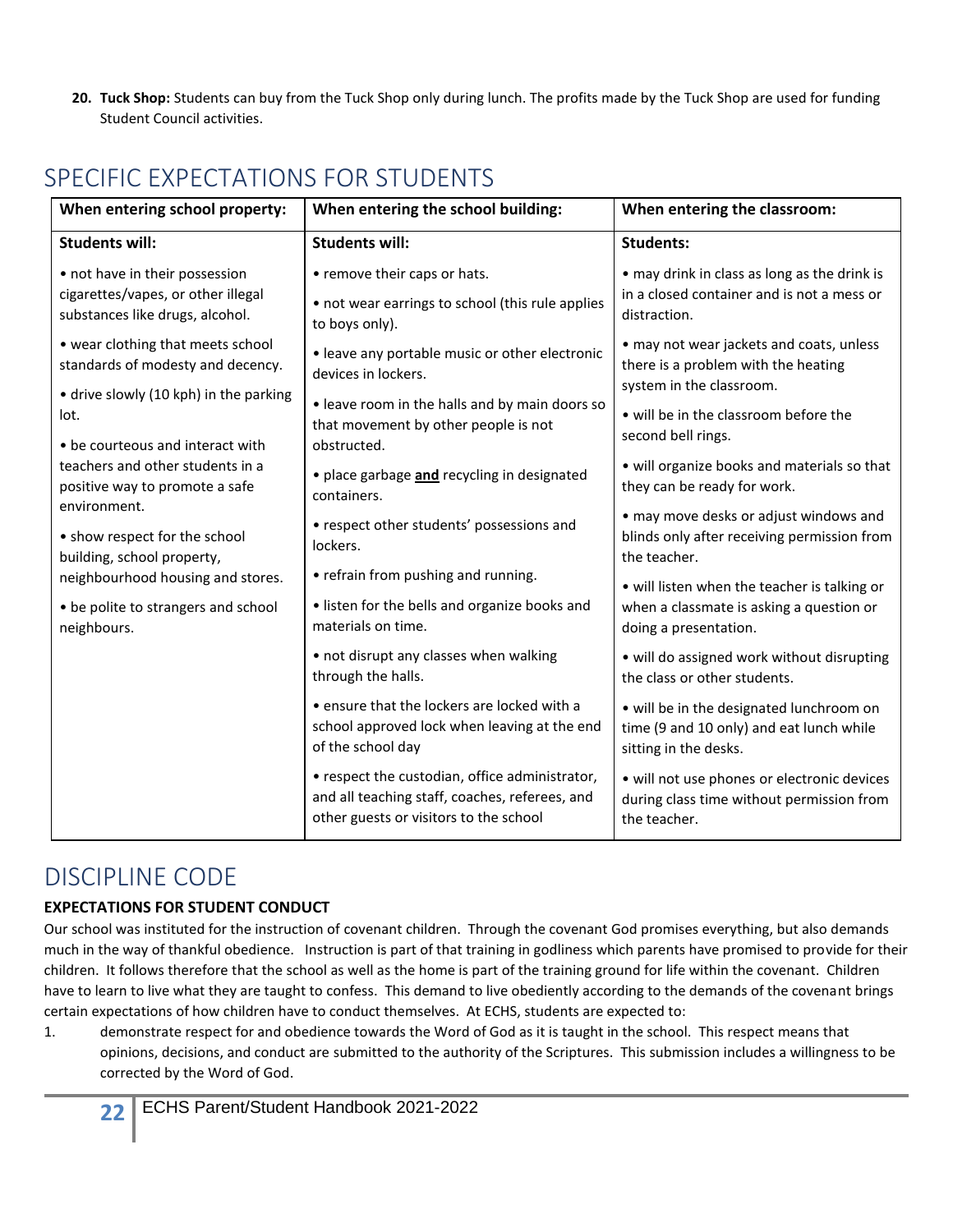- 2. demonstrate respect for and obedience to the teachers as those set in authority over them. This respect can be shown by addressing teachers by their proper titles, by speaking politely without backtalk, and by accepting and submitting to their instruction and discipline.
- 3. demonstrate respect for their fellow students as fellow heirs in the covenant. This respect can be shown in the way they treat the person, property and feelings of others. Gossip and ridicule break down and destroy. Any type of bullying will be dealt with seriously.
- 4. stand up for what is right in our life before the LORD. This may mean speaking out against wrong doing as well as encouraging peers in doing good.
- 5. use language respectfully in service to God and their neighbour. Verbal abuse of any kind is sin and cannot be tolerated.
- 6. dress in a manner that reflects they are followers of Christ.
- 7. demonstrate respect for the school and for their own property by taking care of things entrusted to them and by leaving alone what does not belong to them.
- 8. obey the school rules without complaining or trying to undermine them. Rules are there for the physical and spiritual wellbeing of everyone.
- 9. admit and apologize for wrongdoing and accept the consequences that may follow.

#### **EXPECTATIONS FOR TEACHER CONDUCT**

All teachers are expected to:

- 1. The teacher does not work in isolation but is part of the covenant community. As a member of the community the teacher must connect with parents of the students. Use the phone or e-mail to communicate with parents, especially when the student is struggling academically or behaviourally.
- 2. The teacher is part of the staff team. Be a collegial team player, looking out for the benefit of one another, being positive, solution oriented, sharing in the extracurricular duties.
- 3. Clearly define to the students the expected academic and behavioural standards to be achieved in the classroom;
- 4. Spell out consequences for breaking #3 above. Be consistent and do not hand out punishment indiscriminately;
- 5. Set a proper example for the students in promptness, dress, language, neatness, relationships with others, and enthusiasm for the school and what it stands for;
- 6. Be properly prepared for each class in terms of organizing required materials, making full use of each class period, providing a variety of teaching-learning techniques and maintaining high expectations for student effort;
- 7. Make use of colleagues in handling discipline problems. This consultation should emphasize corrective action and suitable punishment.
- 8. Remember that most students behave properly most of the time. Remember and give recognition to these students. Isolate the negative minority and deal quickly and firmly with them.
- 9. Demand suitable student behaviour everywhere in the school. Proper discipline is a collective responsibility.
- 10. Speak positively of other teachers' handling of discipline. If there is a disagreement, the teacher should speak privately with the colleague before referring the matter to the principal.
- 11. Provide the principal with clear and objective information in cases of severe or prolonged discipline problems. Written documentation would be a great asset.
- 12. Contact parents and invite their support and help for the corrective action to be taken with their child. Remember that parents desire a close connection with their child's teachers.
- 13. Limit sending students out of class. If a student is sent out, he must stay by the classroom door and the teacher should talk to the student within reasonable time and admit the student back to class. It is assumed that if a student is sent to the office, the teacher could not resolve the matter but that it requires the attention of the principal.
- 14. Remember that punishment of students should be suitable to the seriousness of the students' action. Contact with the home, teacher-assigned detentions, re-writing assignments and referral to the office are some available options to teachers. Except in cases of self-defense, teachers are not to physically hit students.

#### **PUNISHMENT**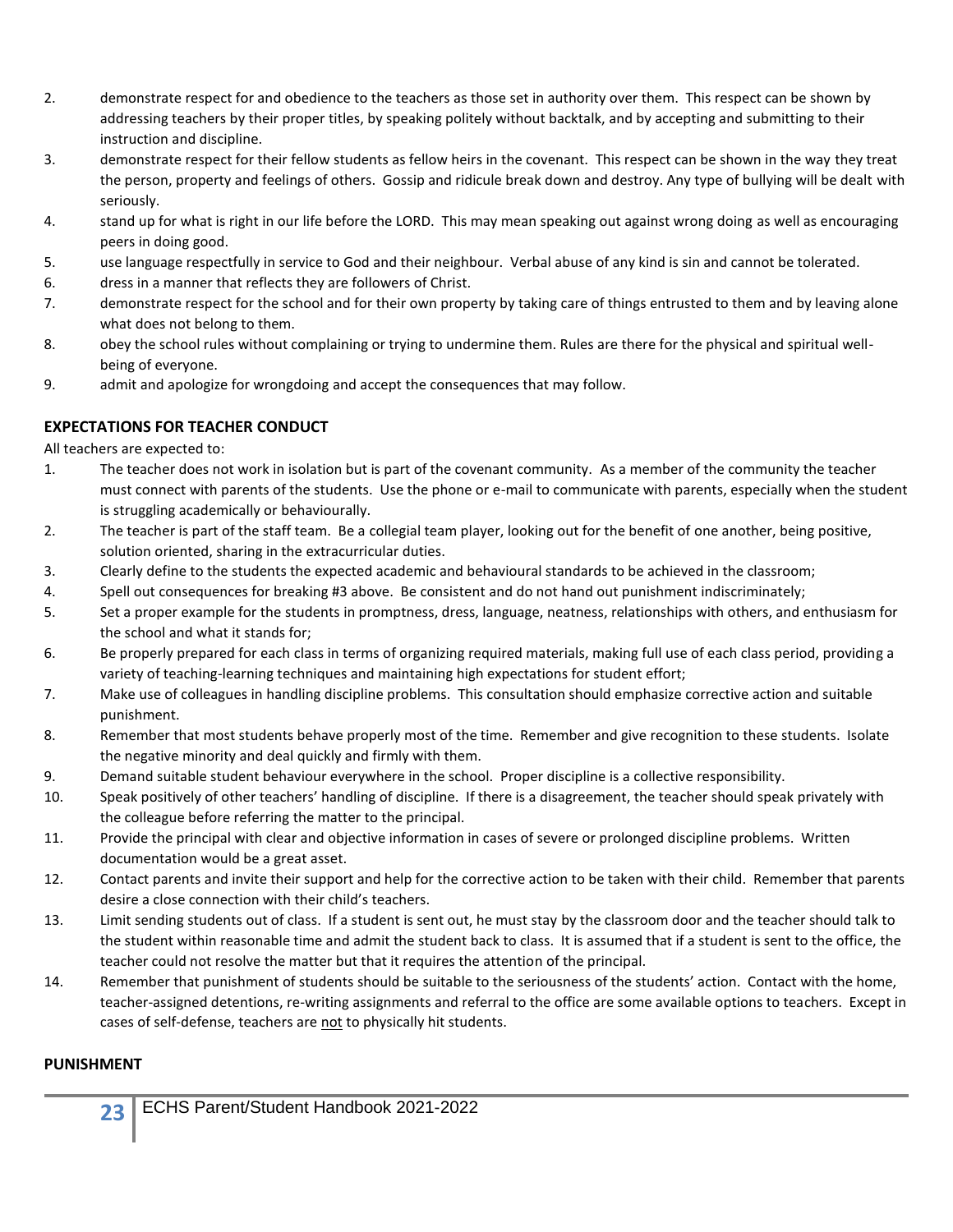Teachers stand in the place of parents. When students do wrong at school, the teacher must correct them in love based on a true concern for their spiritual well-being. Punishments are a corrective measure. As such, they must be just and appropriate for the nature of the offence as well as for the character and age of the student. Because all students are different it is neither possible nor right to punish them all in the same way. In some cases, a word of reproof is enough. Other forms of punishment may include classroom or office detentions, taking away a certain privilege, or giving them an additional assignment. Corporal punishment is not used. Any form of physical contact is not proper and must not take place.

The following corrective measures will be taken:

- 1. Counselling is the first step in dealing with misbehaviour. Such counseling of a student by a teacher can be immediate and informal.
- 2. Unacceptable behaviour will result in a student losing his/her privilege in taking part in intra-mural sports, school teams, clubs, school trips, and off property privilege.
- 3. Teachers may give a classroom detention if a student fails to complete his/her work, or is inattentive or disruptive in class. The main purpose of a class detention is for the student and teacher to review the reason and solution for the student's misbehaviour.
- 4. Parent contact is of critical importance in promoting shared discipline of the student in the school and at home.
- 5. Repeated misbehaviour in class, serious offences, and any breaking of general school rules are to be brought to the attention of the principal by means of a written report. The office has the following options in dealing with discipline:
	- i) The first step that could be used would be counseling to see if the problem can be quickly resolved or if there is a misunderstanding between a student and a teacher.
	- ii) The office will contact the parents if there has been a serious infraction, or when a less serious infraction is repeated. Parents are also contacted by phone and letter if a student is accumulating too many office detentions.
	- iii) Office detentions can be assigned for lateness to class and repeated lateness of assignments and homework, truancy, breaking of general school rules, and major or repeated disruptions in class. Office detentions have precedence over all other school activities. A detention is intended to inconvenience the student and to deter him from future actions that might result in additional detentions.
	- iv) Three office detentions will result in an after-school detention, where the students will be dismissed at 5:00 p.m. Six office detentions (two after school detentions) will result in a one-day suspension. The accumulated office detentions will apply to one semester only, with a clean slate for the next semester.
	- v) Detentions received from substitute teachers are automatically classified as office detentions.

When students do not respond to discipline as they should, the school will take stronger measures to protect the school as a reformed community and to correct these children who persist in disobedience. These measures are suspension and expulsion.

#### **SUSPENSION POLICY**

The principal has the authority to suspend a student. A student will be suspended under the following circumstances:

- 1. If he/she commits a flagrant act of disobedience such as swearing, cursing, fighting, bullying, plagiarism, forgery, filthy talk, gestures, or notes, vandalism or theft, smoking. A serious offence could result in an immediate suspension. Otherwise the first two offences will result in an office detention with notification of parents. The third offence will result in suspension, the length to be determined at the time.
- 2. If he/she continually disobeys and undermines the rules of the school and the authority of the staff despite repeated classroom detentions. (See student rules.)

#### RESPONSIBILITY OF PRINCIPAL:

- 1. The principal will inform the parents of the cause, duration, and implications of the suspension via a telephone call on the day that the suspension is issued.
- 2. The principal will inform the Education Committee about all suspensions.
- 3. The principal has the authority to extend the suspension if proper apologies have not been made.

#### RESPONSIBILITY OF PARENTS:

Parents will see to it that the time spent at home as the result of the suspension is not turned into a holiday. The student must

**24** ECHS Parent/Student Handbook 2021-2022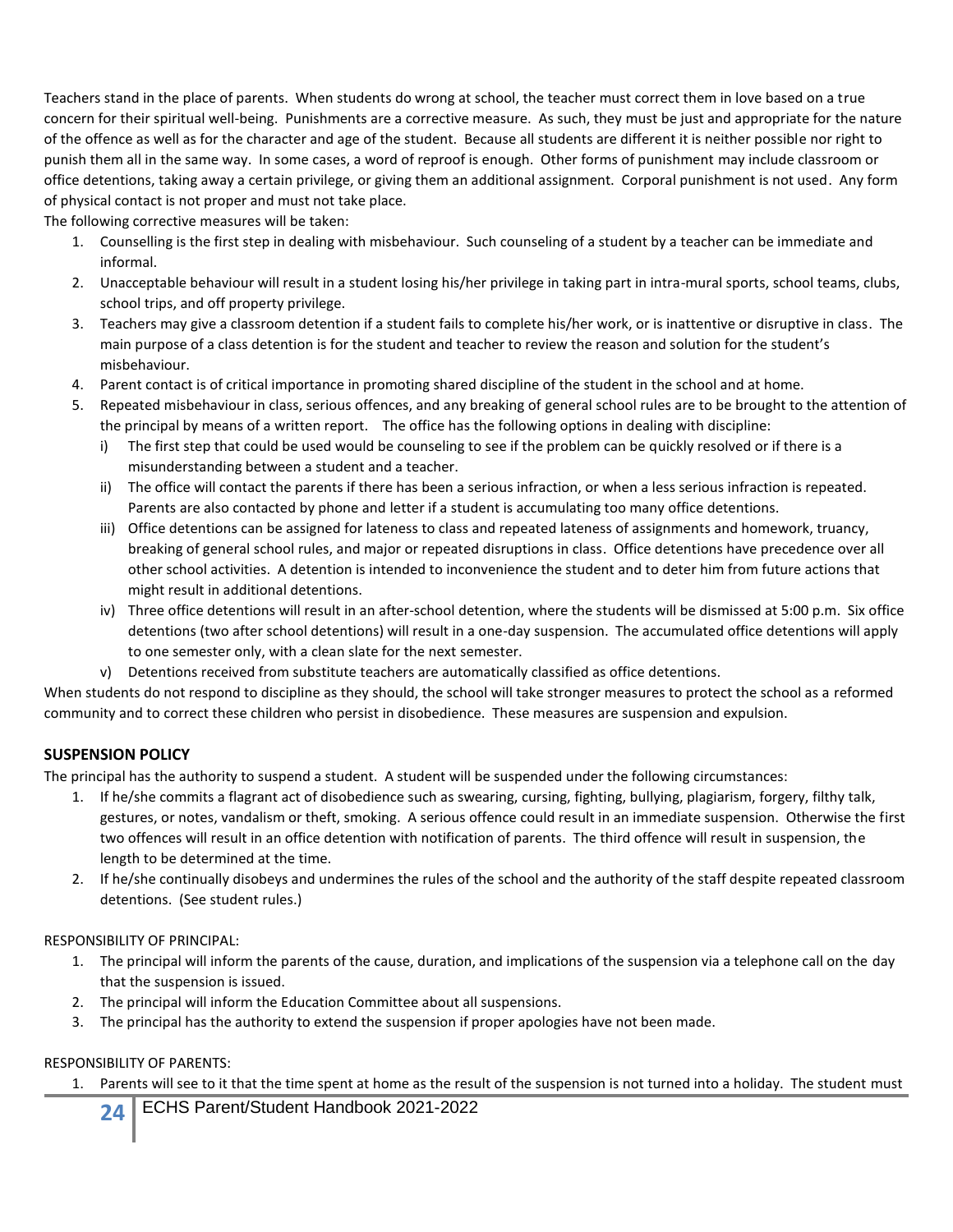also experience the discipline of his/her parents. Parents should arrange to have the student telephone a reliable classmate for homework assignments.

2. One or both parents must bring the student back to school at the end of the suspension period and personally see to it that the student apologizes to all parties involved. This is the most crucial part of the suspension procedure and should be carefully prepared and carried out.

#### IMPLICATIONS FOR THE STUDENT:

A suspension means that the student:

- 1. Will receive a zero grade for all tests and assignments missed;
- 2. Will possibly experience some difficulty with subsequent school work because of missed lessons;
- 3. Will be entirely responsible for making up and understanding work missed; and
- 4. Will have to apologize sincerely for the misdemeanor(s) which led to the suspension and show amendment of his/her ways afterwards.

#### **EXPULSION POLICY**

When a student deliberately and persistently refuses to act in a Christian manner and threatens the spiritual, emotional and physical well-being of other students and/or teachers, then s/he does not belong at our school. When there is no longer a willingness to accept and respond to correction, then such a student must be removed from the school through a formal expulsion. The purpose of expulsion, like that of suspension, is correction - an amendment of life and change of heart - so that the student can be received back into the school community after the expulsion period set by the School Board.

The steps for expulsion are as follows:

- 1. Except for cases of flagrant abuse or crime, there will be a period during which the student will be admonished and perhaps suspended. The staff will consult with the parents about the behaviour or attitude of their child. The principal will inform the Education Committee of any actions taken.
- 2. When the staff deems that a student no longer responds to correction and that his/her presence threatens the well-being of others, then the principal will inform the School Board and Education Committee of the need to proceed with expulsion.
- 3. The School Board will proceed with formal expulsion by visiting the parents and setting the length of time for which a student will be expelled. Normally an expulsion will last the duration of the current school year.
- 4. Re-entry to school will take place via an interview which includes the parents and student and staff and school board representatives after the set expulsion period. This interview must satisfy all parties concerned of the student's willingness to show amendment of past behaviour and to submit to the demands of covenantal living.

## <span id="page-25-0"></span>AWARDS

Every year at the grade 12 graduation ceremonies, eligible students receive awards and bursaries in recognition of specific achievements and/or to pursue post-secondary studies.

The following are awards and bursaries awarded by ECHS and supporters of ECHS.

- The **Honours Achievement Award** is based on a student's personal academic standing. All those who have attained an average of 80 percent or better in all courses (including Bible, academic or applied levels) throughout the 4 high school years are the honored recipients of this award.
- This year we are pleased to once again offer the **Royal LePage RCR Realty Business Excellence Award.** This award is presented to the ECHS graduate who has successfully enrolled in a university or college level business program, and who has achieved the highest standing of these students in all Grade 12 level courses, including Bible.
- **Post Farm Structures Award** is a monetary award provided to stimulate students to study further in the area of construction. This award is given to the ECHS graduate who has successfully enrolled in a college-level program in the field of construction-